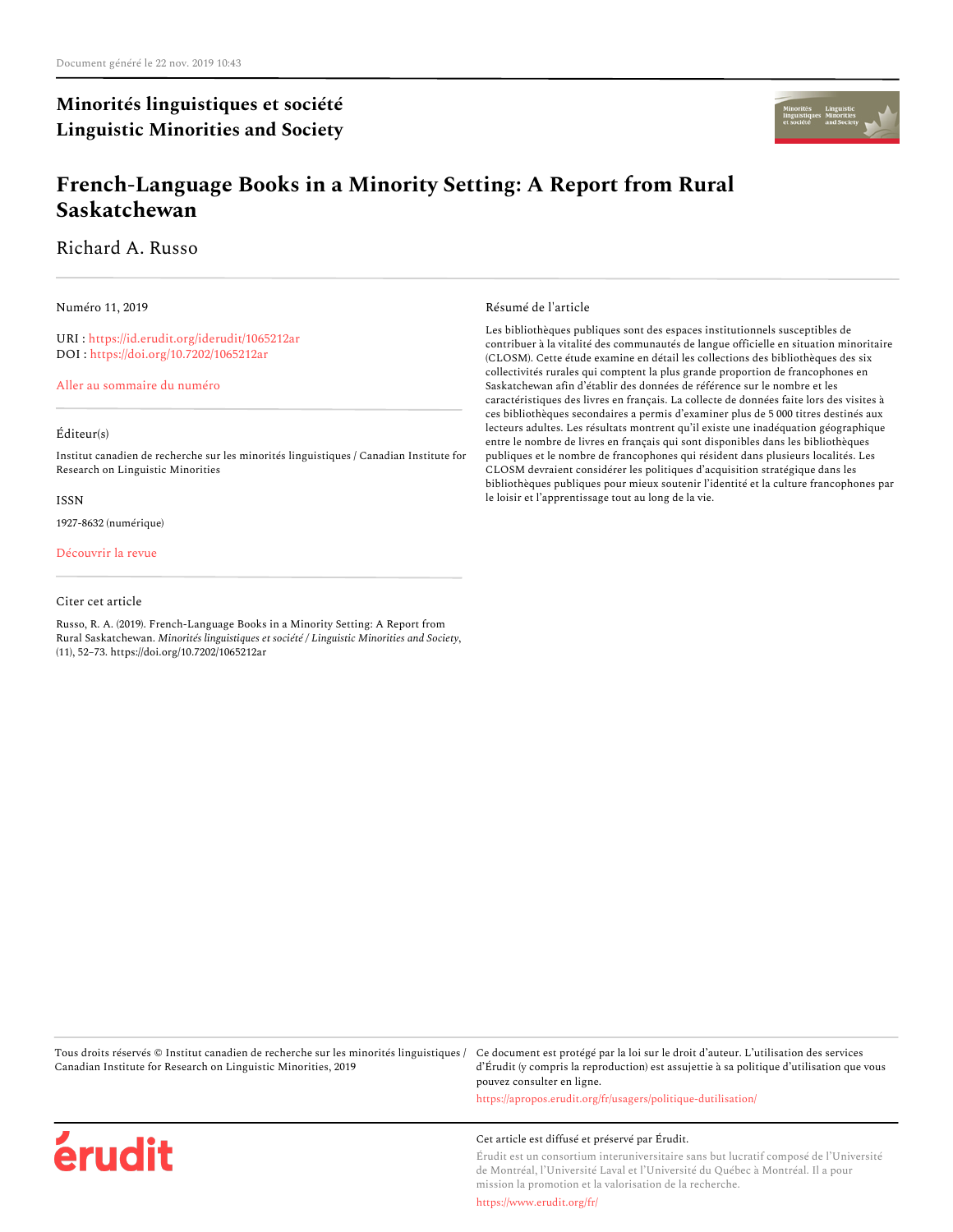| <b>Minorités</b><br>Iinguistiques<br>et société | Linguistic<br><b>Minorities</b><br>and Society |      |
|-------------------------------------------------|------------------------------------------------|------|
| Numéro 11                                       | <b>Number 11</b>                               | 2019 |
|                                                 |                                                |      |

# **French-Language Books in a Minority Setting: A Report from Rural Saskatchewan**

# **Richard A. Russo**

*Frostburg State University, Maryland*

# **Abstract**

Public libraries are potential institutional spaces for maintaining the vitality of official language minority communities (OLMCs). This study establishes baseline data on the number and characteristics of French-language books in Saskatchewan's minority Francophone communities, with a detailed look at six rural communities with the greatest proportion of Francophones. Data collection involved site visits to branch libraries and community centers during which more than 5,000 online catalogue library records of books intended for adult readers were reviewed. The results of the study show that a spatial mismatch exists between Francophone residents and French-language books held in Saskatchewan's public libraries. It is recommended that OLMCs collaboratively revisit library collection policies, so that book acquisitions can better support Francophone identity and culture through lifelong learning and leisure.

# **Résumé**

Les bibliothèques publiques sont des espaces institutionnels susceptibles de contribuer à la vitalité des communautés de langue officielle en situation minoritaire (CLOSM). Cette étude examine en détail les collections des bibliothèques des six collectivités rurales qui comptent la plus grande proportion de francophones en Saskatchewan afin d'établir des données de référence sur le nombre et les caractéristiques des livres en français. La collecte de données faite lors des visites à ces bibliothèques secondaires a permis d'examiner plus de 5 000 titres destinés aux lecteurs adultes. Les résultats montrent qu'il existe une inadéquation géographique entre le nombre de livres en français qui sont disponibles dans les bibliothèques publiques et le nombre de francophones qui résident dans plusieurs localités. Les CLOSM devraient considérer les politiques d'acquisition stratégique dans les bibliothèques publiques pour mieux soutenir l'identité et la culture francophones par le loisir et l'apprentissage tout au long de la vie.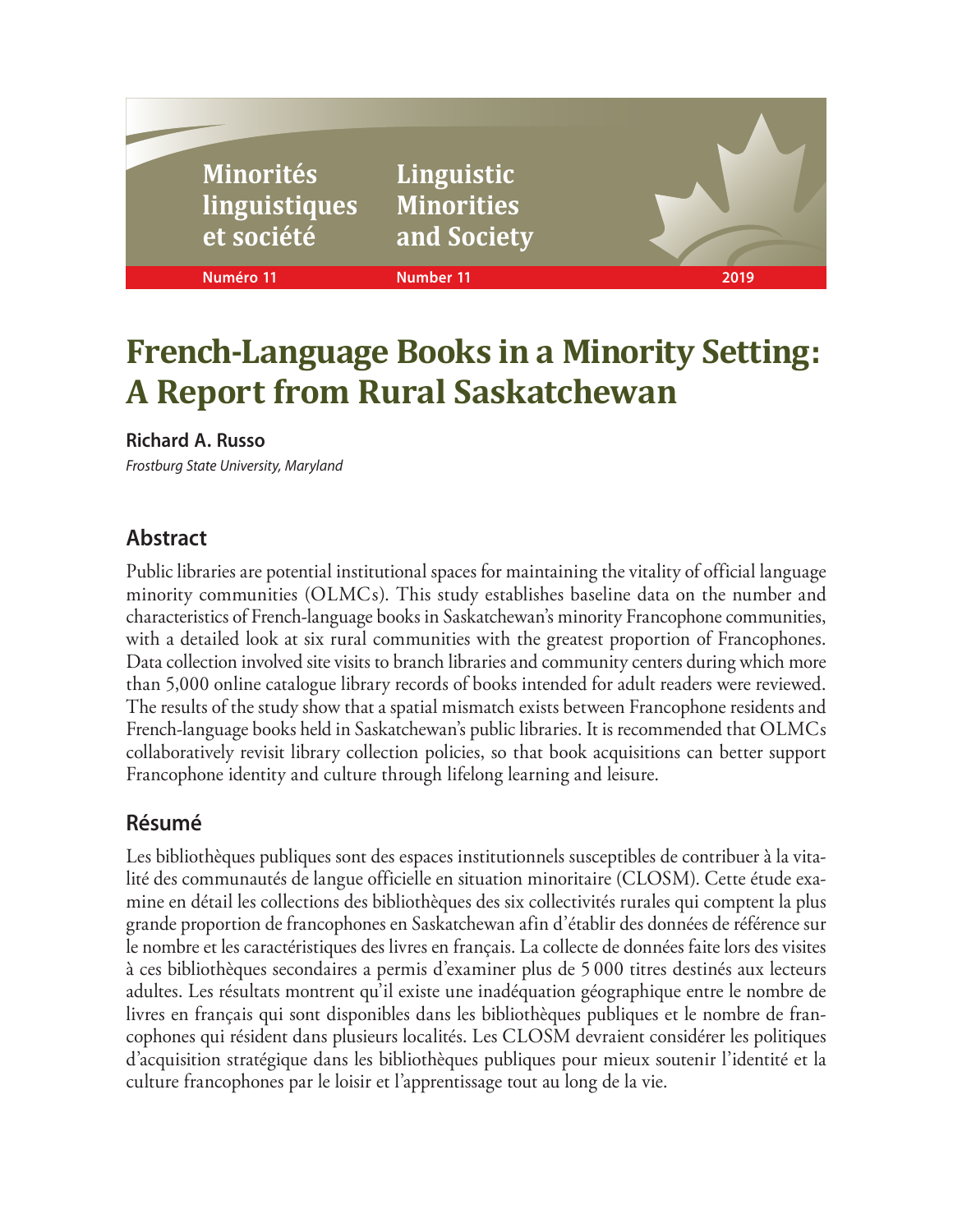In modern democracies, public libraries are institutions where communities place their shared literary culture – contested and in constant flux, to be sure. In the words of Saskatchewan writer Don Kerr (2005, p. 250), the public library "says what democracy is, the free access to information, ideas, and pleasure." Communities in Western democracies are proud of their public libraries, which are complex institutions that serve as repositories of cultural capital and resources, as well as sites for community development and interaction. There are no federal legal requirements for Saskatchewan's public libraries to offer equitable services to its Francophone official language minority population, nor does the provincial Francophone Affairs Branch discuss library services in its annual reports (Saskatchewan, Francophone Affairs Branch, 2018). It is because the province's public libraries appear surprisingly peripheral to the linguistic and cultural objectives of Saskatchewan's Francophones (referred to as "Fransaskois") that French-language books are the primary focus of this research.

This research provides a place-based assessment of a specific cultural resource in particular communities. It inserts adult readers, French-language books, and public libraries into the discussion of language maintenance strategies and establishes a ground-level analysis of French-language books in a minority setting by collecting both quantitative and qualitative data. The project describes the resources available in public libraries to adults in Saskatchewan who seek to read French-language books in an attempt to maintain a cultural, intellectual, and perhaps even spiritual life, *en français*. The (re)discovery, development, and maintenance of language, culture and identity among Francophone adults in a minority setting is less studied that that of school-aged children. Books, and the public libraries that house and circulate them, are important agents in creating and maintaining both the physical and socio-psychological cultural spaces of minority communities and, thus, are deserving of a bit of scholarly attention. With its emphasis on libraries as cultural spaces, this study targets hard-copy books, both fiction and non-fiction, not ebooks.

The results of the study show that there is a spatial mismatch between the majority of Saskatchewan's Francophones, who live outside its two largest cities (Saskatoon and Regina), and the location of French-language books in the province's public libraries. The results also demonstrate that the characteristics of French-language books available to adults through the public library system is not representative of vibrant global and Franco-Canadian literary cultures. Therefore, public libraries in the official language minority communities (OLMCs) of Saskatchewan do not serve as cultural spaces for Francophones as they do for Anglophones, even in the province's most heavily-populated Francophone communities.

# **Literature Review**

Assessments of the vitality of Canada's OLMCs focus, unsurprisingly, on speakers themselves and their individual and corporate linguistic behaviors. In the case of Francophone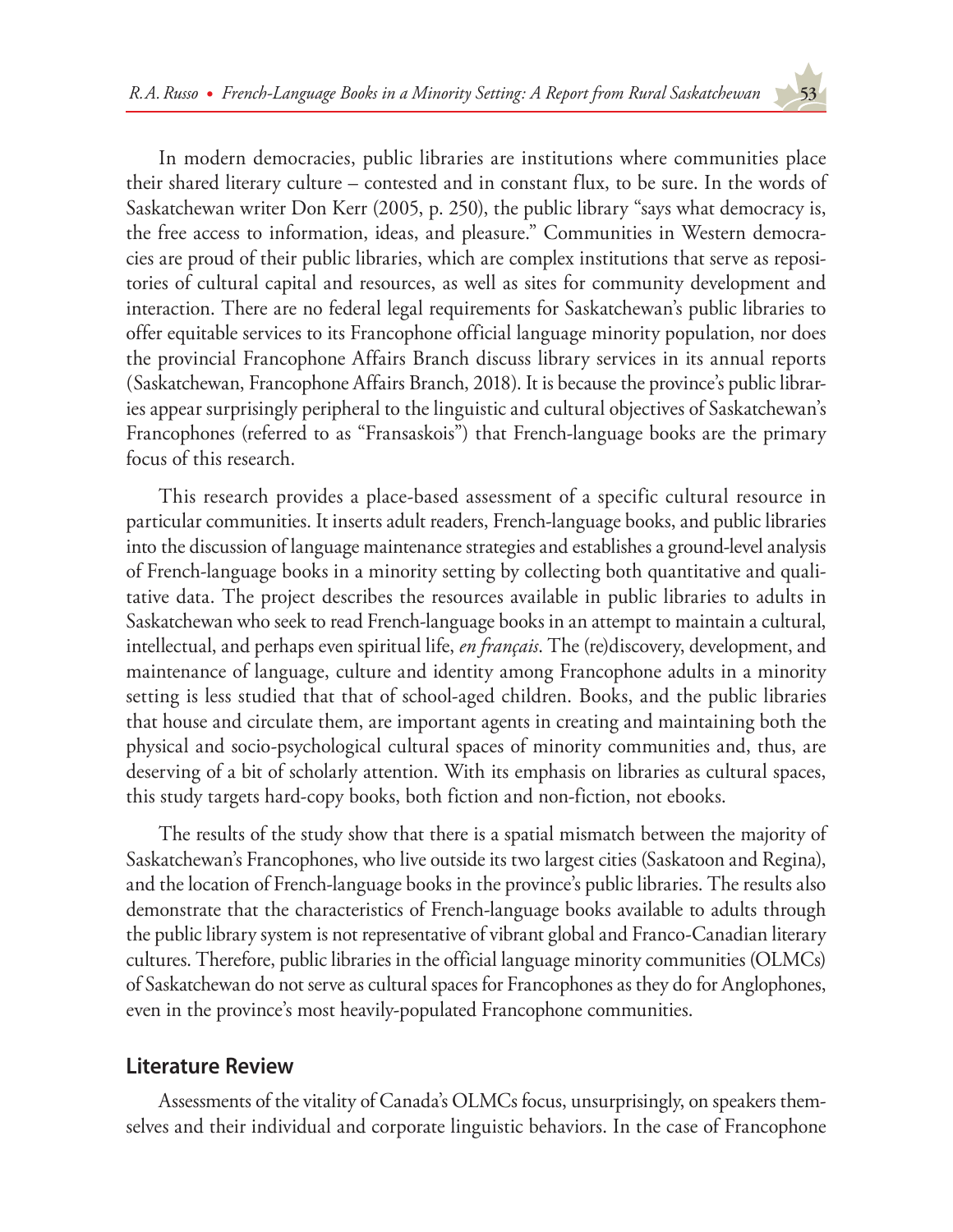minority communities, such measurements track linguistic continuity in the home, the use of French in the workplace, French-language media consumption, and participation in Francophone community groups and events. The vitality and daily linguistic practices of Canada's Francophone minority communities has been studied and measured by many scholars (Landry, Gilbert, & Forgues, 2005; Gilbert, 2010; Landry, 2014).

The subjects of this study are not Francophones themselves, but rather French-language books in a minority setting. Books, and the literary culture that produces them, are both objects of political and cultural power and domination, as well as agents of cultural and linguistic maintenance and resistance. Thus, this study complements past research conducted on the number, geographic location and concentration, identity formation and maintenance, and other characteristics of Francophones in Saskatchewan (Bouchard-Coulombe, Lepage, & Chavez, 2011; Pilote & Joncas, 2016; Dubois, 2017), by providing data about Frenchlanguage books in the province.

Since a key concern of studies on Canada's Francophone minority communities is the maintenance and transmission of French language in minority settings, another objective of the present study is to move beyond the usual subjects and locus of inquiry – children and adolescents in formal schooling. Robineau, Traisnel, Forgues, Guignard Noël, & Landry (2010), in their comprehensive study of La Francophonie in Canada's territories, are among the few to specifically emphasize the underutilized role of public libraries in maintaining linguistic vitality in Francophone minority communities. In understanding the vitality of OLMCs, Breton's (1964) concept of "institutional completeness" has served as a basis for assessing the capacity of a minority community to maintain its identity. Francophone entities in the realms of politics, culture, media, education, economic development, and health all factor into this concept of "completeness."

# **The Setting**

# *Francophone Saskatchewan*

Saskatchewan has the second smallest proportion of its population as Francophone (1.3%) among Canada's provinces and territories; only Newfoundland and Labrador has a smaller percentage (Statistics Canada, 2017). The 2016 Canadian census counted 14,435 Francophones in Saskatchewan, up from 14,290 in 2011. The number of residents in Saskatchewan in 2016 who declared French as their mother tongue (either alone or in conjunction with another language) was 17,740. In 2016, the rate of linguistic continuity in Saskatchewan (determined by the population reporting French as the language "most spoken at home" as a proportion of individuals with French as a mother-tongue) was just 33% (5,840 residents).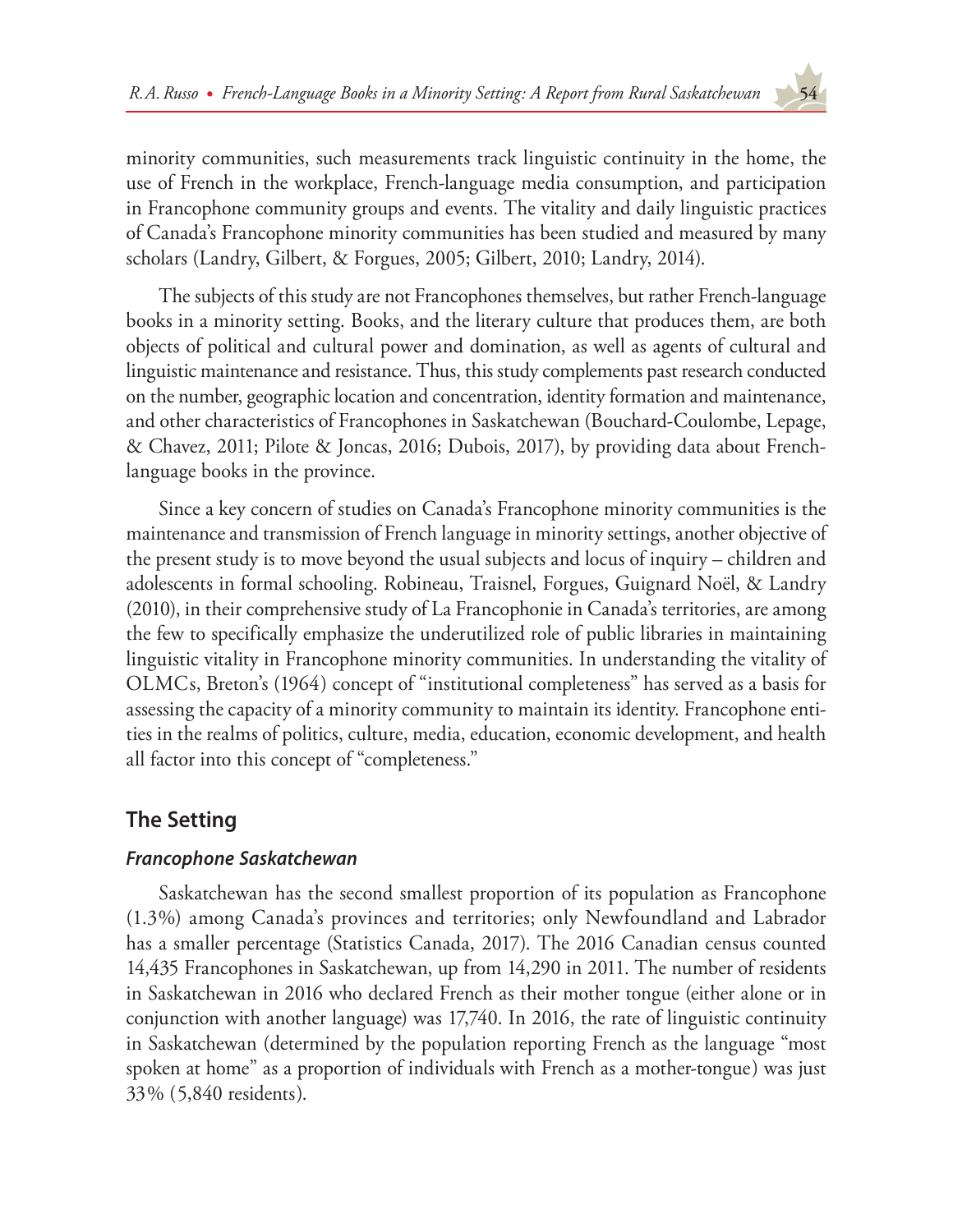Saskatchewan's Francophones are geographically dispersed. There is no "Francophone region" in Saskatchewan. Forty-two percent of the province's Francophones live in its two largest cities, Saskatoon and Regina. The remaining 58% reside in smaller cities, such as Moose Jaw and Prince Albert, and in rural municipalities. There are just five municipalities where the population is at least 20% Francophone. The largest among these municipalities in terms of total Francophone population is the Rural Municipality of St. Louis No. 431 (total population 1,085, of whom 355 are Francophone). This municipality and the village of Zenon Park (population 195, of whom 65 are Francophone) have the highest proportion of Francophones, at 33%.

The origins of Saskatchewan's Francophone population are geographically and culturally diverse (Spry, 1985; Anderson, 2013). Beginning with Francophone Métis, migrants from Quebec and other parts of French Canada, Franco-Americans from the United States, and French, Belgian, and Swiss immigrants before World War II, the Fransaskois community has further diversified in recent years with the arrival of immigrants from Francophone countries in Africa and Asia. The representative organization of the province's Francophones, the Assemblée communautaire fransaskoise (ACF), has adopted an official policy of inclusion which defines the Fransaskois community as consisting of individuals for whom:

L'action de choisir de vivre au moins une partie de sa vie en français en Saskatchewan fait partie de la définition de Fransaskois et de Fransaskoise: un Fransaskois ou une Fransaskoise est une personne qui s'identifie à la francophonie en Saskatchewan, actuellement ou dans le passé, que ce soit par la naissance, par le mariage, ou par l'adoption de la communauté fransaskoise ou l'identification à celle-ci, qui contribue à la vitalité de la langue française ainsi qu'à l'épanouissement et au développement des communautés francophones en Saskatchewan, tout en reconnaissant qu'il existe plusieurs façons d'y contribuer (ACF, 2008:11).

The inclusiveness of this definition is an acknowledgement of the diversity of Francophone origins and the high rate of exogamy, in the past, present, and likely the future. Today, 56% of Saskatchewan's Francophones were born in the province, 29% are from other provinces, and 16% from another country. Of this Francophone immigrant population, 57% are from Africa (Northern and sub-Saharan regions combined) (Office of the Commissioner of Official Languages of Canada, 2017).

# *Libraries in Saskatchewan*

Public libraries have been an essential part of Saskatchewan life since the establishment of the provincial government in 1905. The *Public Libraries Act* of 1906 laid out the regulations by which local municipalities could establish libraries and imposed a property tax to operate them, with matching funds provided by the provincial government (Kerr, 2005). Today, there are over 300 branch libraries, organized into seven regional libraries,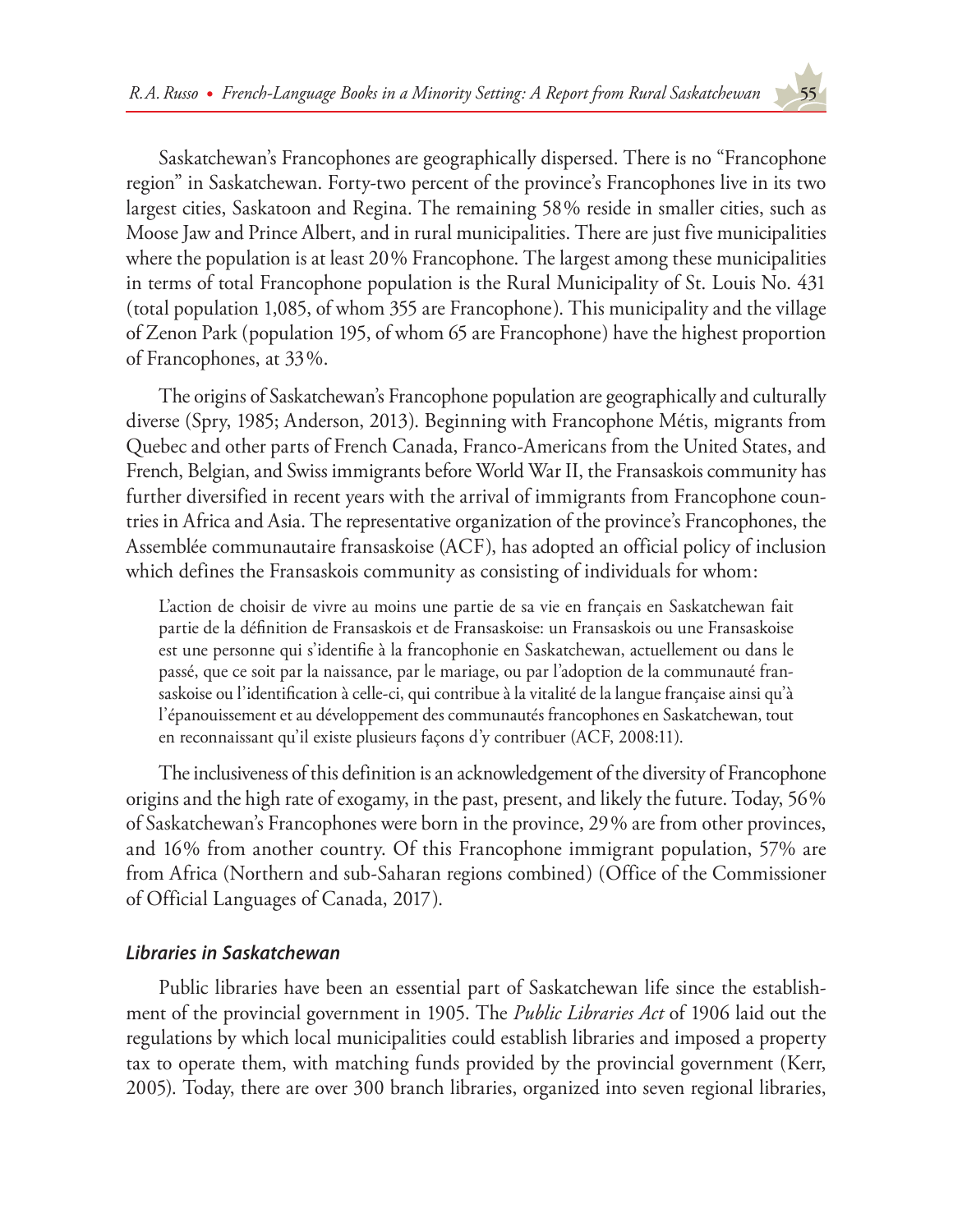with a federated library system in the north of the province, and three municipal libraries in Regina, Saskatoon, and Prince Albert (SILS, 2019).

In 2009, a non-profit corporation, the Saskatchewan Information and Library Services Consortium (SILS), was established. SILS rolled out an initiative in 2010 called "One Province, One Library Card" that allowed residents to search for and request resources from the entire combined collection of the province's public libraries. This program was the "first province-wide seamless interlibrary loan system in Canada" (Shires, 2017, p. 3). This well-developed interlibrary loan service could act as the catalyst for promoting Frenchlanguage books to a geographically-dispersed Francophone population. Proposed funding cuts for public libraries in the provincial government's 2017-2018 austerity budget – to close a \$1.2 billion deficit – would have eliminated this popular program. The proposed cuts to the library system galvanized multiple organizations and communities to fight for their libraries, forcing the government to restore funding in the final budget. Shires (2018) calls this grassroots, readers' revolt "The Saskatchewan Spring of 2017."

Distinct from the public library system is Le Lien (le Centre fransaskois de ressources culturelles et pédagogiques), which is housed at Collège Mathieu, Saskatchewan's only Francophone post-secondary technical and professional college, in the town of Gravelbourg. Collège Mathieu, which celebrated its centennial in 2018, was originally founded as a French-language Catholic secondary school (*coll*è*ge classique*) for boys. Le Lien was established in 1986 with federal funding and receives its operating budget from both federal and provincial sources (Le Lien, 2018). Le Lien's resources include French-language books, pedagogical materials, magazines, videos, and games which can be borrowed by schools and individuals across the province. Individual books are mailed to registered subscribers, free of charge, with a pre-paid return envelope. There are over 42,000 titles available for all ages. It is unclear what proportion of its collection is for adult readers; its online catalogue is unable to generate a list of all adult titles. Through its "Res-o-Lien" service, "blocks" of books, magazines, and DVDs from Le Lien's collection are sent out and returned three times a year to nine depositories in Francophone community centers. Le Lien is a valuable resource for adults in Saskatchewan wishing to access French-language books, but is arguably underutilized.

# **Methodology**

Research for this study was conducted between late August and early December of 2017. Public library holdings of books published in 2016 and earlier are included in the quantitative and qualitative analysis. The goal of the study was not to create an exact census of all Francophone books in all of Saskatchewan's public libraries for adult residents, nor was it to analyze the historical collection development activities of libraries acquiring those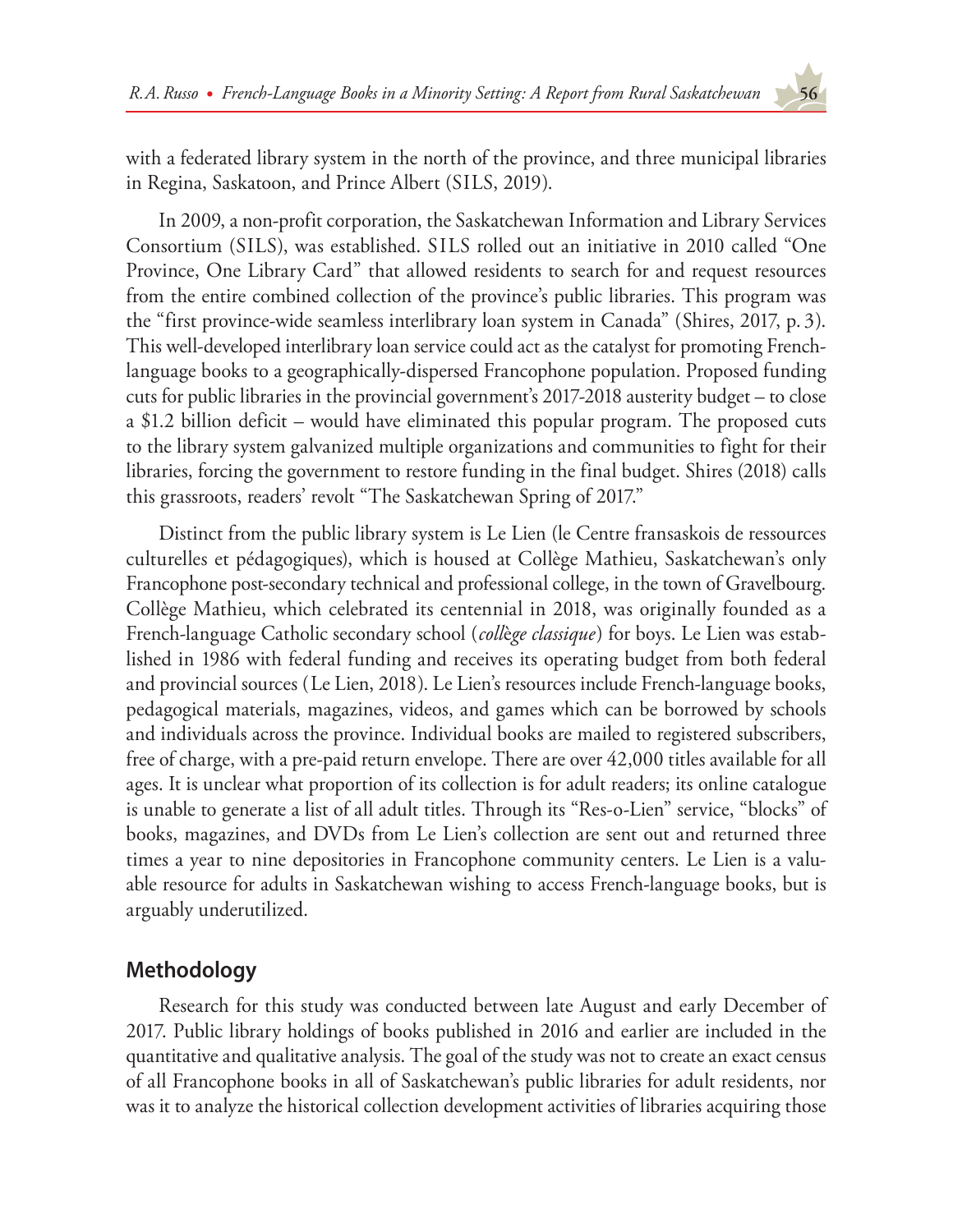titles. However, before questions could be asked and answered, baseline data needed to be collected. In searching through thousands of titles, both on library shelves and in online catalogues, the goal of the project was to gain an understanding of the general quantitative and qualitative characteristics of the collection of French-language books for adult readers in the province.

Data collection involved 3,945 km of travel across Saskatchewan to conduct site visits to branch libraries and community centers in twelve geographically-dispersed Francophone communities (Bellegarde, Debden, Gravelbourg, La Trinité, Moose Jaw, Ponteix, Prince Albert, Regina, St. Isidore-de-Bellevue, Saskatoon, Willow Bunch, and Zenon Park). The author conducted "ground-truthing" at local branches of public libraries to verify that the methods of searching the online catalogue were effective in finding books that were actually on library shelves. For example, a shelf-check of French-language books in Prince Albert's main branch allowed the author to discover that an initial online catalogue search strategy was not generating an accurate list of books. After experimenting with various search techniques, the author found that conducting a Boolean search and using specific online catalogue descriptors produced a more accurate list of books on the shelves. The translation of the online catalogue search string [LA=FRE AND TOM=bks] is "language is French and type of material is books." The list of titles generated by this search was further narrowed by limiting the targeted audience to "adult," "general," and "unknown or not specified" categories. All titles were subsequently assessed and children and young adult books were culled from the revised list of search results. This refined search strategy was conducted at other branch libraries and was consistently accurate. The in-depth analysis of more than 5,000 online catalogue records of French-language books for adult readers available on the province's SILS network of eight regional and three municipal library systems was the perfect indoor activity to conduct during the onset of a Saskatchewan winter.

An autoethnographic strategy was used to better understand how an adult in a Francophone community in the province might find French-language books in a public library. The author went to local public libraries and asked librarians for assistance; searched the online catalogue of the province's library systems; visited the only French-language bookstore in the province, Bouquinerie Gravel in Gravelbourg, as well as Francophone community centers. Finally, the author visited Le Lien, the French-language lending library and resource center operated by Collège Mathieu.

The author encountered unexpected difficulties in seeking out French-language books, such as using an Anglo-dominant online library catalogue, incorrect posted hours of operation for some Francophone community centers, and unreturned emails and phone calls. One can conclude that there is a considerable amount of unaccessed French-language reading material.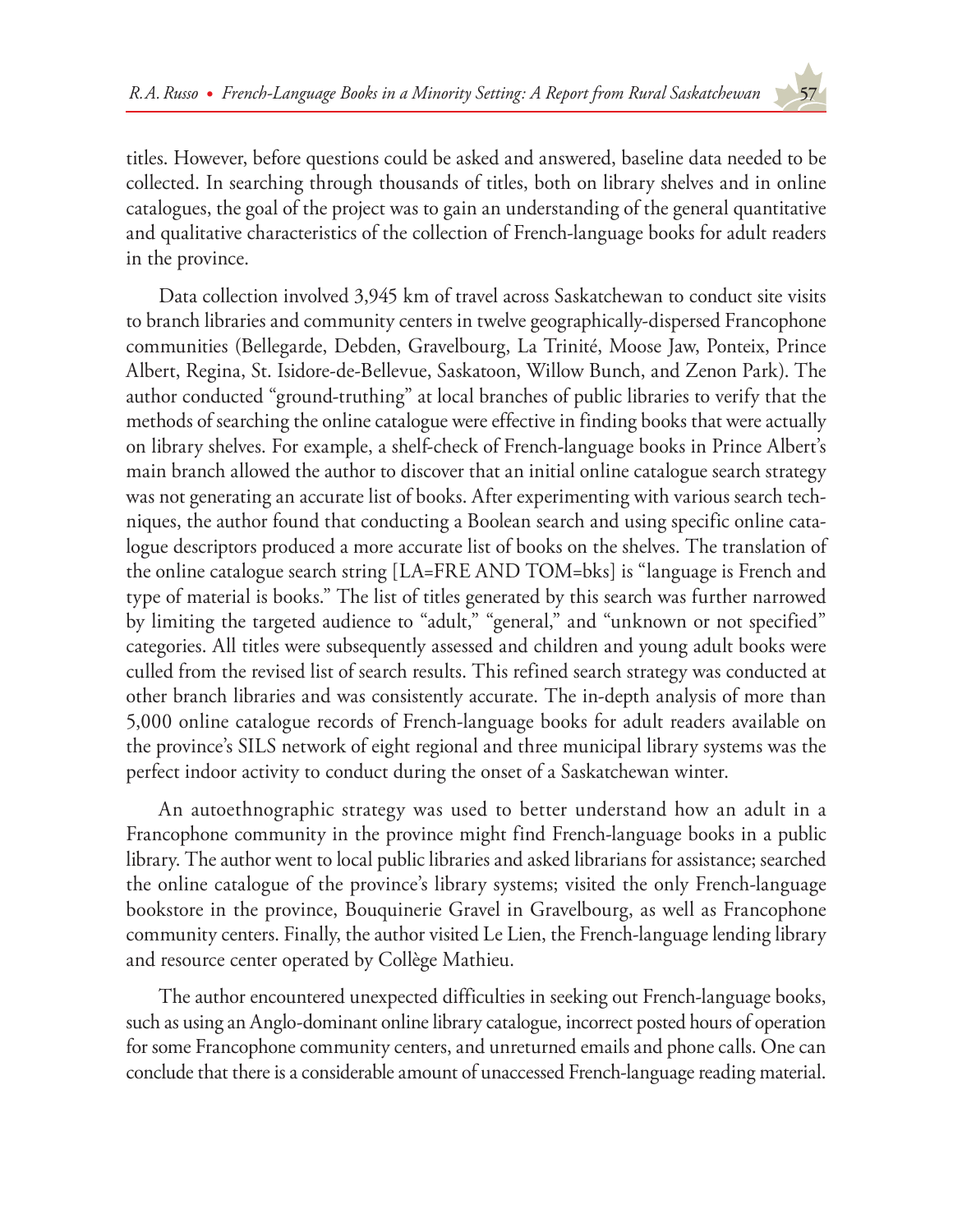# **Findings**

# *Overview*

The findings in this paper highlight the availability and accessibility of French-language books for adults outside of Saskatchewan's two metropolitan areas, Saskatoon and Regina. The analysis focuses on six rural Francophone communities (see Table 1). Five of these communities have Francophone populations of greater than 20%. Local government in Saskatchewan is *very* local; there are almost 800 municipalities in the province (Government of Saskatchewan, 2018). For example, the Francophone community of Gravelbourg includes two separate municipalities – the Town of Gravelbourg and the Rural Municipality of Gravelbourg No. 104. The latter completely surrounds the former.

| <b>Community &amp; Regional Library</b>                        | <b>Municipalities</b>                                          | <b>POP</b> | <b>FR</b> | %FR |
|----------------------------------------------------------------|----------------------------------------------------------------|------------|-----------|-----|
| BDS / Bellevue, Domrémy & St. Louis<br>Wapiti Regional Library | Town of St-Louis<br>RM of St. Louis                            | 1,500      | 395       | 26  |
| Debden<br>Wapiti Regional Library                              | Village of Debden                                              | 340        | 80        | 24  |
| Gravelbourg<br>Chinook Regional Library                        | Town of Gravelbourg<br>RM of Gravelbourg No. 104               | 1,515      | 335       | 22  |
| <b>Ponteix</b><br>Chinook Regional Library                     | <b>Town of Ponteix</b>                                         | 535        | 120       | 22  |
| La Trinité<br>Wapiti Regional Library                          | Village of Prud'homme<br>Town of Vonda,<br>RM of Grant No. 372 | 1,015      | 155       | 15  |
| <b>Zenon Park</b><br>Wapiti Regional Library                   | Village of Zenon Park                                          | 195        | 65        | 33  |

# **Table 1 Selected rural Fransaskois community demographics**

Note: **POP** = total population; **FR** = Francophone (official language minority) population.

The quantity of French-language books for adult readers in Saskatchewan's public libraries is low and their distribution poor. The following statements describe the current environment of French-language books in Saskatchewan's regional libraries:

1. There is a spatial mismatch between the number of French-language books available in public libraries and the number of Francophones residing in various communities. Few books exist in the public libraries serving four Fransaskois communities (see Table 2), where more than 20% of residents are Francophone.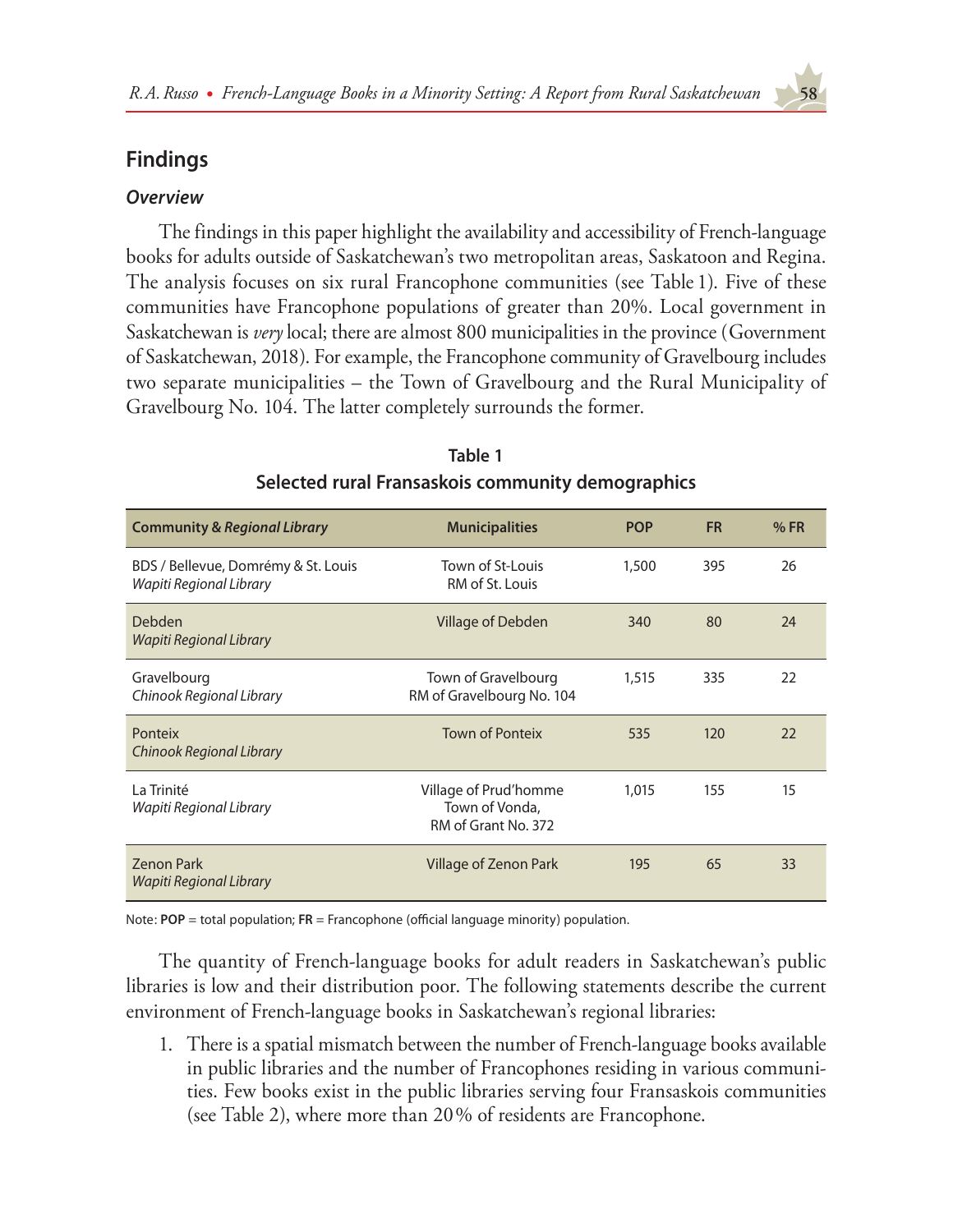2. The collection of French-language books for adult readers in rural communities does not reflect the cultural vitality and literary output of Francophone Canada or of the global Francophonie. Francophones in Saskatchewan do not have the same experience as Anglophones with respect to public libraries being cultural spaces, repositories of cultural capital, and places of discovery.

# *Spatial mismatch between collections and community demographics*

As previously noted, 58% of Saskatchewan's Francophones live outside the province's two largest cities of Saskatoon and Regina. Yet, this study found that just 27% of the Frenchlanguage collection for adults is located outside these cities (771 of the approximately 2,845 books with publication dates of 2016 or earlier). As shown in Table 2, adult readers in some communities with the greatest proportion of Francophones are poorly served by their local public libraries. Conversations during site visits to communities with both a public library and Francophone community center highlighted a general expectation that French-language reading materials were the responsibility – or at least the purview – of Francophone community centers. Yet, community centers relied on rotating "blocks" from Le Lien or donations. These community centers do not have a budget to acquire new books, nor do they have trained library staff (e.g. librarians, library technicians, and volunteers).

| <b>Community</b>  | <b>POP</b> | <b>SPFR</b> | <b>FR</b> | <b>FLMOSH</b> | <b>LIB BOOKS</b>              | <b>CC BOOKS</b>              |
|-------------------|------------|-------------|-----------|---------------|-------------------------------|------------------------------|
| <b>BDS</b>        | 1,500      | 550         | 395       | 170           | 2                             | 15 (Le Lien block)<br>245    |
| Debden            | 340        | 145         | 80        | 35            | 3                             | $Closed^*$                   |
| Gravelbourg       | 1,515      | 610         | 335       | 160           | 8<br>Le Lien library**        |                              |
| Ponteix           | 535        | 140         | 120       | 60            | 14                            | 10 (Le Lien block)           |
| La Trinité        | 1,015      | 290         | 155       | 90            | (Vonda) 183<br>(Prud'homme) 6 | $Closed*$                    |
| <b>Zenon Park</b> | 195        | 110         | 65        | 45            | $0***$                        | 0 (Le Lien block)****<br>180 |

**Table 2 French-language books for adult readers in selected rural Fransaskois communities**

Note: **POP** = total population; **SP FR** = population with "knowledge of official languages" (French only + bilingual); **FLMOSH** French is the language most often spoken at home); **LIB BOOKS** = number of books in public library branch; **CC BOOKS** = number of books in community center.

\* Community center office closed during site visit.

\*\* Le Lien, which has over 42,000 titles in French; it is not part of the public library system in Saskatchewan, but rather a lending library with a collection available to the public. An analysis of its collection is not part of the study.

\*\*\* No public library branch, nearest (Arborfield at 11 km) has 0 books.

\*\*\*\* Zenon Park receives a rotating block of books from Le Lien, but books in transit on day of site visit.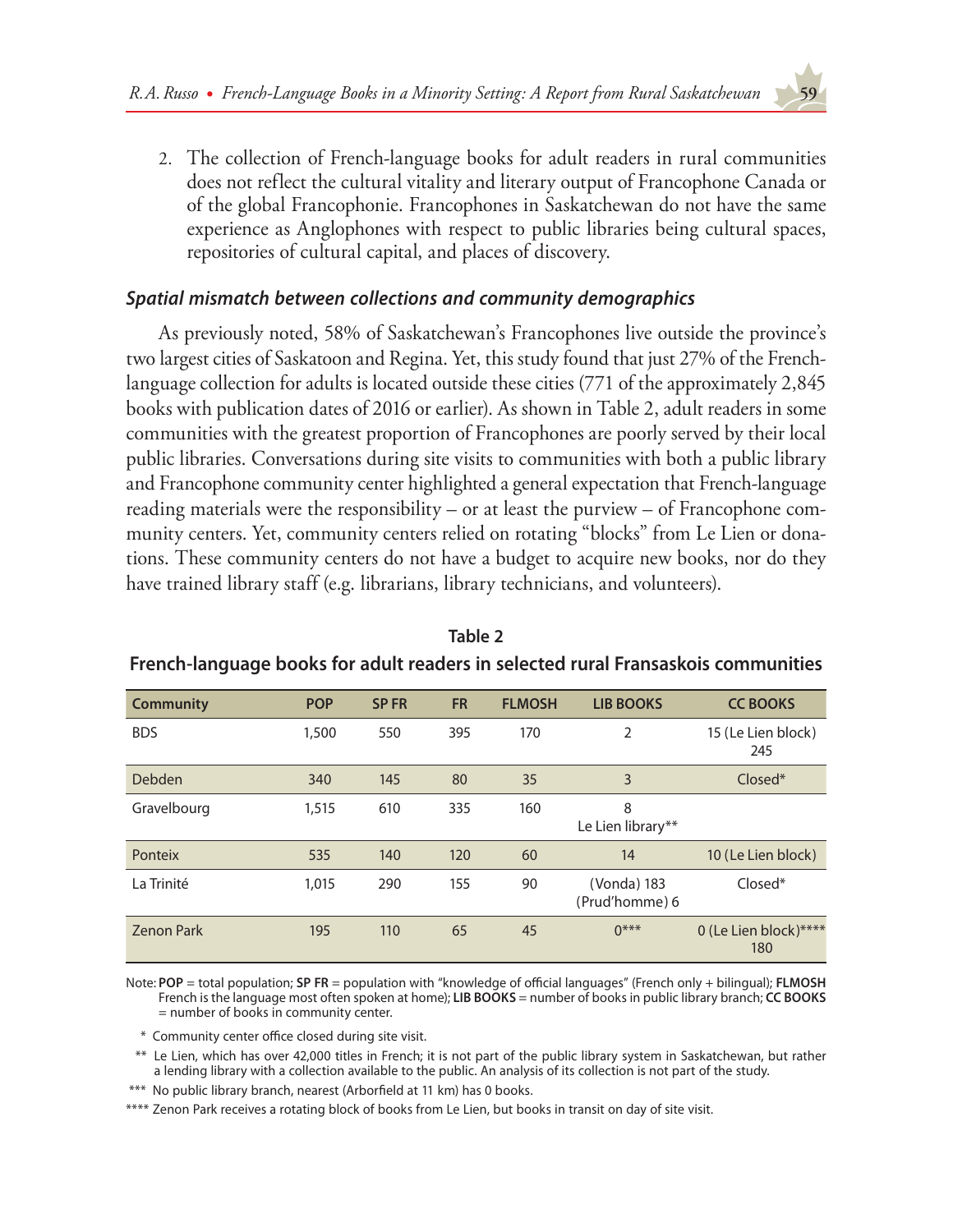Holdings of French-language books for adults in select communities raises the question of what constitutes an adequately-sized collection to serve its residents' needs (see Table 2). The author was unable to acquire public library service guidelines for Saskatchewan, though several other Canadian provinces have published best-practice benchmarks. Best practices in the neighboring province of Alberta state that a minimum collection at a rural branch library should be 2,500 physical books with an ideal range of 1.5 to 2.5 books per capita. These guidelines also note that a large collection is not necessarily a good one, so "collections should be evaluated regularly by experienced staff to ensure their currency, accuracy, quality and appeal." Maintenance of the collection involves "weeding" 7% to 8% of the collection annually (Alberta Municipal Affairs, 2010). Guidelines in Ontario suggest that two-thirds of a collection should be for adults and one-third for young adults and children (Administrators of Rural and Urban Public Libraries of Ontario, 2017). Neither of these sources specifically address French-language books.

# *Community analyses*

### *Debden*

The collection of French-language books for adults is clearly inadequate in the village of Debden. The community was established in 1910, mostly by migrants from Quebec who were encouraged by the Roman Catholic Diocese of Prince Albert to settle and farm the land along the newly-built Canadian Northern Railway line (Lapointe & Tessier, 1986). In 2016, out of a population of 340, there were 80 Francophones (24%) (Statistics Canada, 2017). The public library is housed in the bilingual community center which is also home to the village's offices, the Comité Culturel Fransaskois, a community museum, a senior citizens club, and a two-lane bowling alley. The total number of French-language books for adults in Debden's public library is three. The Debden Public Library is part of the Wapiti Regional Library, which has its headquarters in the city of Prince Albert. Neither the library nor the community center is a depository site for Le Lien, so Debden does not receive a rotating selection of French-language books from this lending institution. As such, an adult seeking a French-language book must either use the online public library catalogue to search for titles and then request materials be sent to the Debden library, or borrow books directly from Le Lien. Due to scarce resources, many branch libraries have limited service hours, creating yet an additional hurdle for accessing French-language books. At the time the author conducted this research, the Debden library was only open 11 hours a week: Monday (from 2:00 to 7:00 pm) and Tuesday (from 10:00 am to 4:00 pm). Library cardholders must use the province-wide interlibrary loan service by requesting materials online that are not readily available locally. Picking up holds can be challenging for many residents due to limited library service hours.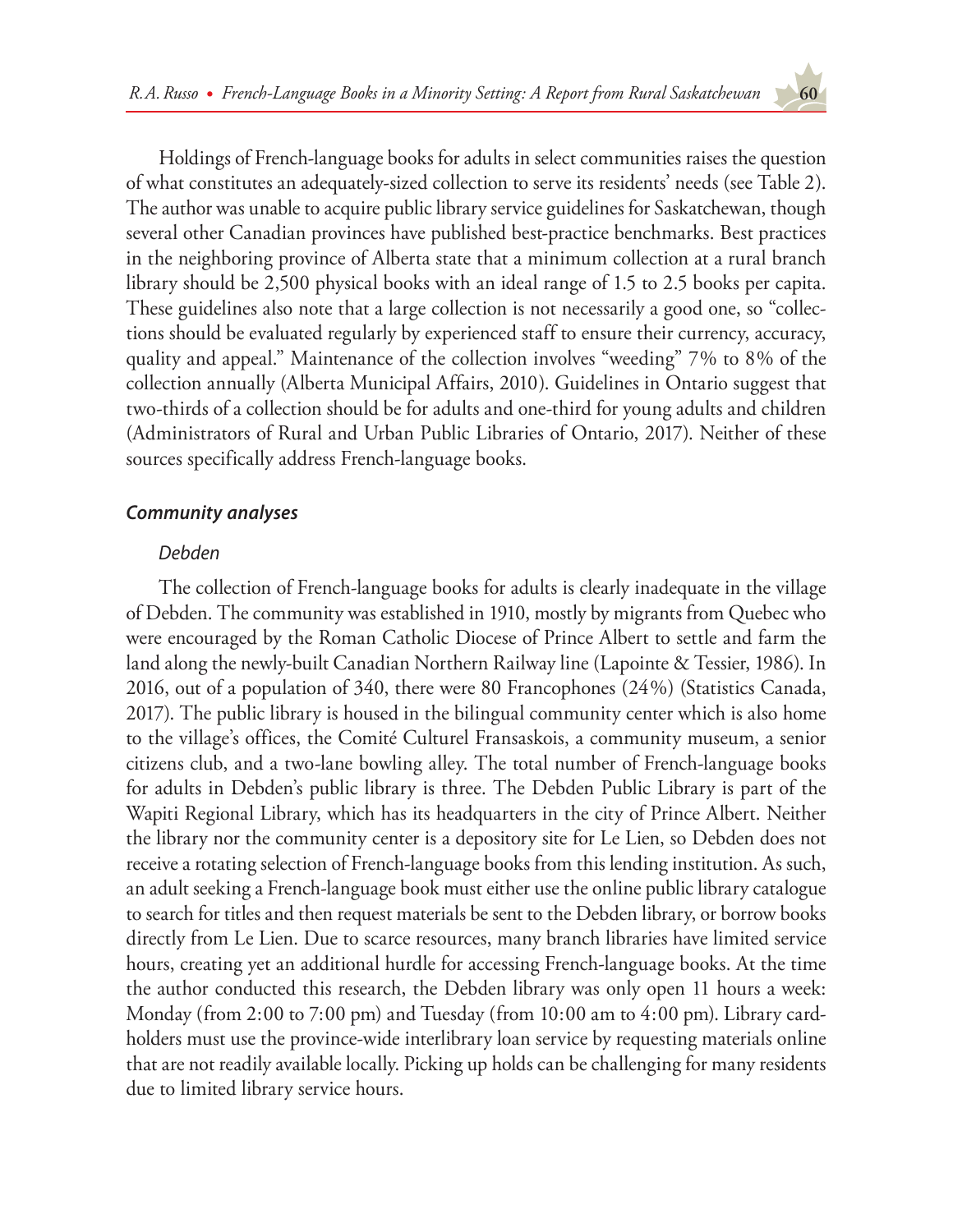### *Gravelbourg*

In contrast to the dearth of French-language books for adults in Debden, the situation in the Gravelbourg area is quite different. The founding of Collège Mathieu in 1918 in Gravelbourg has led to the town having an important role in the history of Frenchlanguage education in Saskatchewan. The town of Gravelbourg, and the rural municipality of Gravelbourg combined, have 1,515 residents, 335 (22%) of whom are Francophones (Statistics Canada, 2017). The public library in Gravelbourg is a branch of the Chinook Regional Library, which has its headquarters in Swift Current. The public library houses just eight French-language books for adults.

The town of Gravelbourg is home to the aforementioned French-language library and resource center, Le Lien, which is open to the public as a lending library and effectively serves as Gravelbourg's Francophone library. Given the size of its collection, with over 42,000 titles (including non-book resources), there are certainly more French-language books per capita in Gravelbourg than in any other community in the province (Collège Mathieu, 2018a). Le Lien is open to the general public and provides many resources and services that are available in a public library. However, for many working adults, browsing the institution's in-house collection is challenging due to its hours of operation (Monday to Friday, 9:00 am to 12:00 pm and 1:00 pm to 5:00 pm). As previously noted, Le Lien loans books free of charge by mail. However, its antiquated online catalogue interface is not particularly userfriendly and there is no browsing feature (Collège Mathieu, 2018b).

### *Vonda*

In Vonda is one of the two branches of the Wapiti Regional Library that serves the Fransaskois community of La Trinité – so-named because of its three individual settlements of Vonda, St. Denis, and Prud'homme, the latter of which also has a public library branch (with just six books in French for adults). St. Denis is home to the Francophone community center. Vonda has a K-12 Francophone school (École Providence) that serves La Trinité.

Of the rural communities studied, Vonda's public library is the only one whose collection of French-language books for adults exceeds the minimum number of volumes recommended in the collection guidelines for rural libraries from neighboring Alberta. Of the 183 titles, 144 are fiction and 39 are non-fiction. Two other distinguishing characteristics include the relatively small proportion (32%) of translations in the collection and the fact that 66% of books were published after the year 2000. It is evident that there was capacity to build this collection in the first decade of this century. One hundred and eleven titles were added from 2000 to 2009 compared to just nine for 2010 to 2016.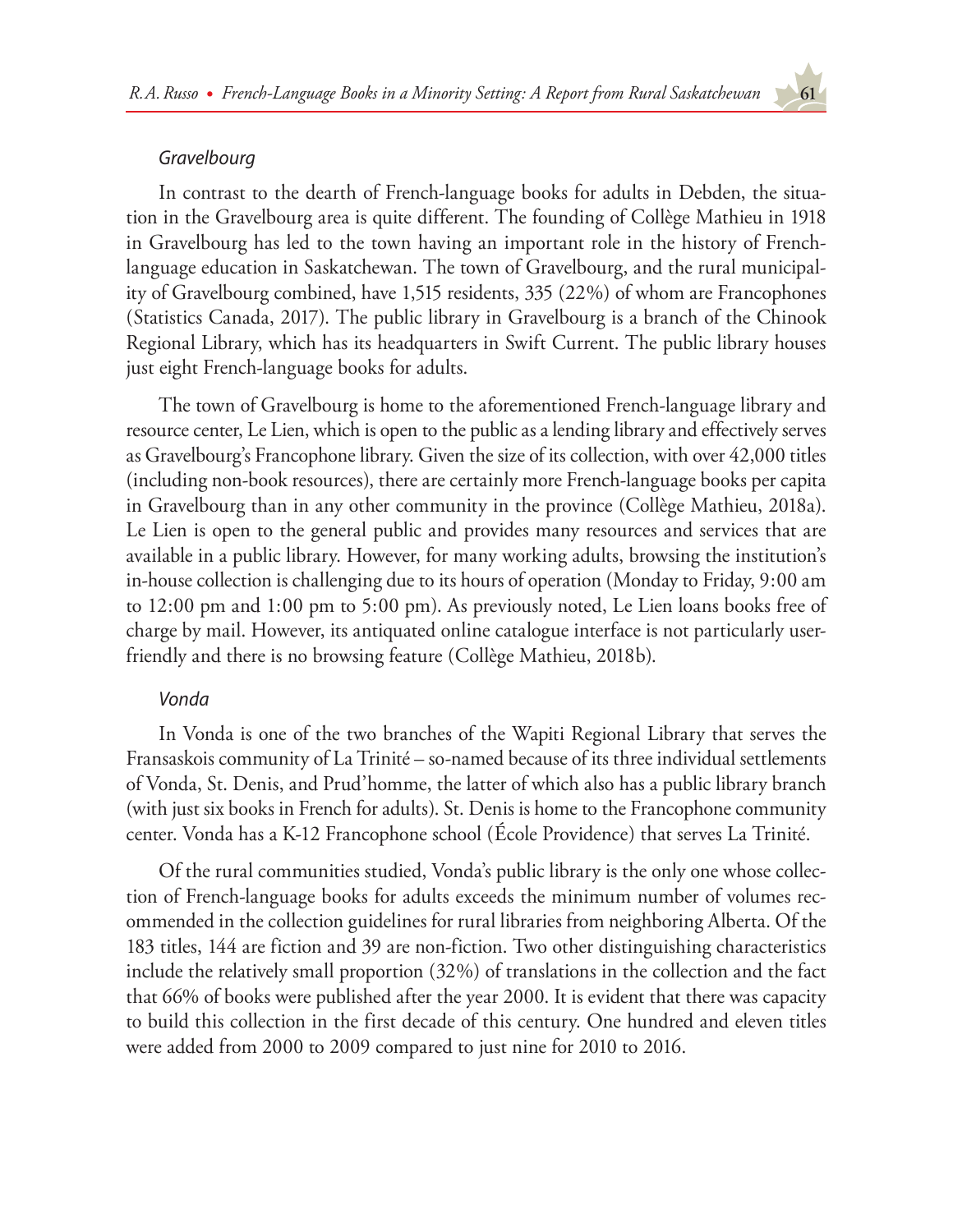# *Public libraries as repositories of cultural capital*

Public libraries are a key cultural, educational, and community resource. The province's public library system, as a cultural space for lifelong learning and discovery, does not provide an adequate French-language collection for Francophones, even in communities where they make up at least one-fifth of the population. There is a spatial mismatch between the number of French-language books and the number of Fransaskois. Local collections are unrepresentative of the French-language literary culture of Canada and the global *Francophonie*. The fact that French-language books in Saskatchewan can be transferred to these communities through a province-wide interlibrary loan system does not necessarily strengthen these local branch libraries as cultural and community spaces for Francophones.

### *Discovering books*

The author determined that browsing Saskatchewan's public library online catalogues was not a positive experience from a Francophone perspective. All of the eight regional and three municipal libraries have browsing interfaces that allow patrons to scroll through cover images of new books, staff picks, and highlighted books by genre. For example, on the Wapiti Regional Library homepage, there are tabs to click to scroll new fiction titles, new non-fiction, new movies, new for kids, and new for teens (<https://wapitilibrary.ca>). The "Explore" drop-down menu provides a list of 16 categories in which to browse titles. French-language books for adults are almost completely absent from the browsing feature. In the non-fiction browser's scroll, there were two French titles (without loaded cover images). Otherwise, no French titles are showcased, even under the "Governor-General [Literary] Awards" tab under "Award Winners–Adult", which lists all 20 English winners and finalists in four categories from 2017 (fiction, poetry, drama, and non-fiction), but *none* of the 20 French-language winners and finalists from the same year. The library holds some of these award-winning French-language titles, but does not showcase them in its browsing function. However, it does showcase the winners of the Man Booker Prize and the U.S. Pulitzer Prize. The fact that so many other browsing categories exist but *not one* for Frenchlanguage books, in an officially bilingual country, uncomfortably straddles the line between gross oversight and mild insult. The online patron experience for Francophones is not welcoming nor does it invite them, or Canadians who read French regardless of their mother tongue, to explore and engage with the literary culture of Canada's other official language.

# *Age of the collections*

There are significant differences in the age of the collections at branch libraries. In the North Battleford Public Library, only 6 of the 92 French-language books for adults have been published since the year 2000, and only one since 2010. In Debden, located in the Wapiti Regional Library system, none of the three French-language books in its collection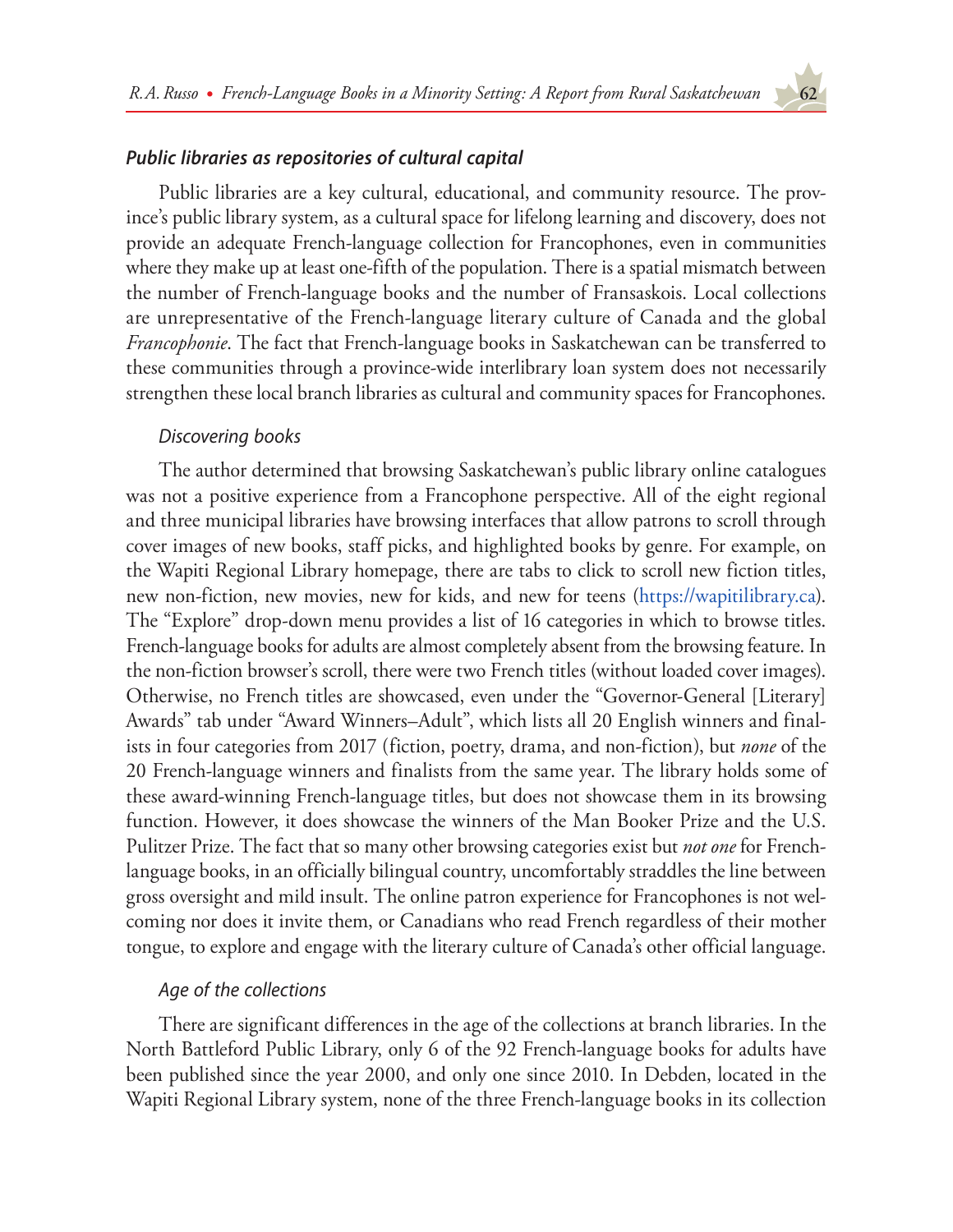has been published since 2000. There are 407 English-language books for adults with publication dates between 2000 and 2016 in the collection at Debden.

Some branches have significantly higher proportions of Francophone collections published since the year 2000. In the Prince Albert and Vonda libraries, 65% and 66%, respectively, of their French-language books have been published since 2000. Numbers in Ponteix and Redvers are 86% and 100% respectively. However, to provide context, the total number of French-language books in discussion is 12 in Ponteix and 6 in Redvers.

# *Translations*

Another observation from analyzing the French-language adult-level book collection in Saskatchewan public libraries is the high proportion of works which are translations from English. For instance, in the Moose Jaw Public Library, 42% of the 172 available titles in French are translations from mostly English-language authors. In the North Battleford Library, 74% of 92 French-language titles are translations. (See Table 3)

| <b>Community</b>     | <b>POP</b> | <b>FR</b> | $\%$<br><b>FR</b> | No. FR<br>titles | $\%$<br>Translations* | Top 3<br>Authors**                                                 |
|----------------------|------------|-----------|-------------------|------------------|-----------------------|--------------------------------------------------------------------|
| La Trinité (Vonda)   | 1,015      | 155       | 15                | 189              | 32                    | Denis Monette<br>Jean-Pierre Charland<br>Max Gallo                 |
| Moose Jaw            | 33,280     | 535       | < 2               | 172              | 42                    | <b>Michael Connelly</b><br><b>Antonine Maillet</b><br>John Grisham |
| North Battleford     | 14,045     | 205       | < 2               | 92               | 74                    | Danielle Steel<br>Barbara Taylor Bradford<br>Mary Higgins Clark    |
| <b>Prince Albert</b> | 35,120     | 820       | $\overline{2}$    | 54               | 17                    | <b>Roch Carrier</b><br>Kim Thúy                                    |

# **Table 3 Translations in selected SK public libraries with greater than 50 French-language titles**

\* Refers to the percentage of French-language titles that are translations from other languages

\*\* Only two authors had more than two titles in Prince Albert library collection

Since 96% of Francophones in Saskatchewan claim knowledge of English (Statistics Canada, 2017), acquiring French translations of English books that are already in circulation undermines the community- and identity-building potential of the French-language collection in OLMCs. While translations of popular English-language works into French may encourage Francophones to read more books written in their mother tongue, these translated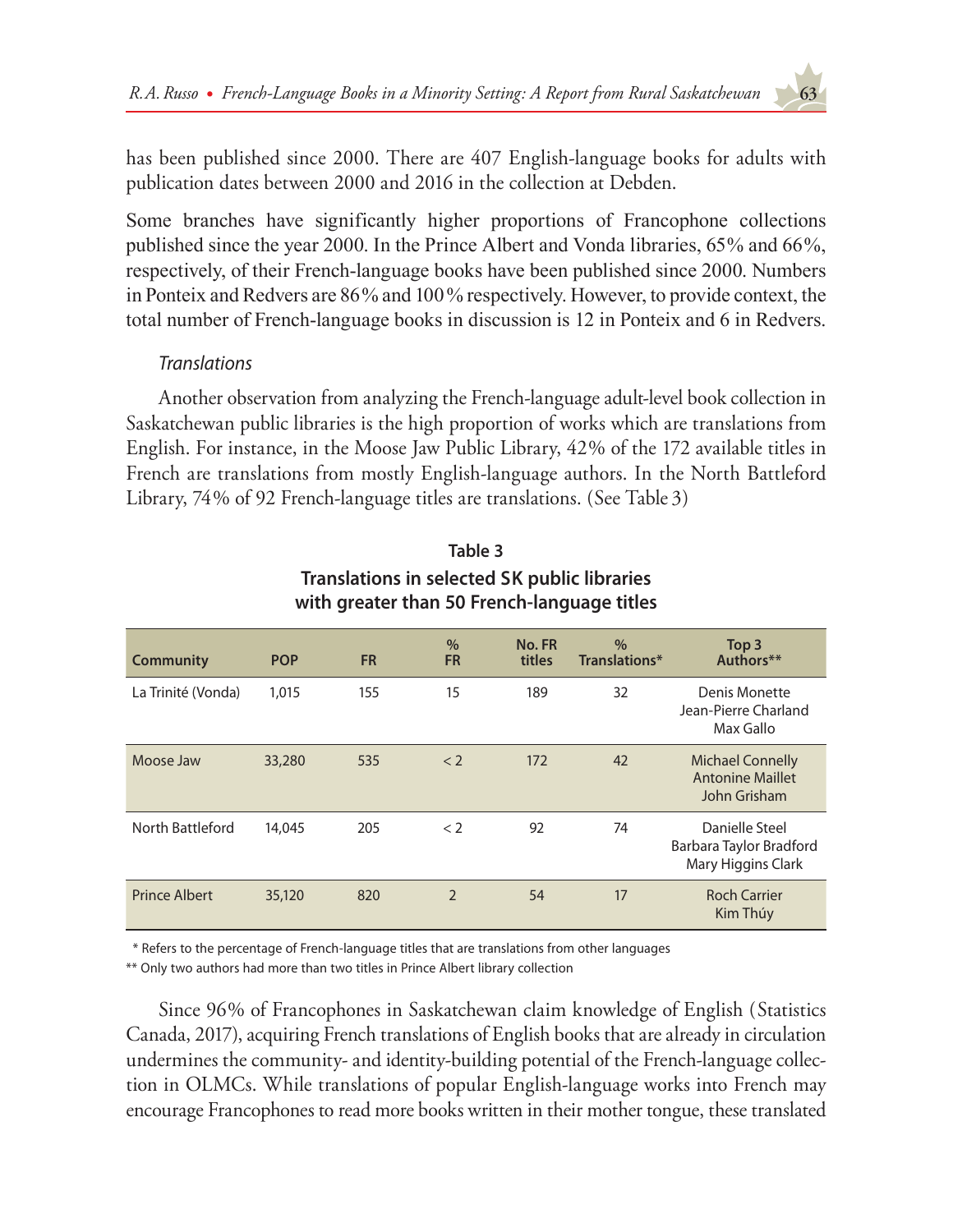works do not strengthen Francophone literary and cultural identity in Saskatchewan. Acquiring French translations of books that already exist in the collection in English seems an unwise use of scarce public library funds, while a rich world of Francophone literature is underrepresented on the shelves.

# *Titles by Western Canadian Francophones*

The author investigated the composition of French-language book collections in the Saskatchewan's public library systems. Of 173 Western Canadian Francophone authors (from Manitoba, Saskatchewan, Alberta, British Columbia, Yukon, and Northwest Territories), 31 can be considered Fransaskois through ancestry or residency [compiled from anthologies and dictionaries of Francophone writers (Hamel, Hare, & Wyczynski, 1989; Morcos, Cadrin, Dubé, & Godbout, 1998; Wilhelm, 2000; Harvey, 2012)]. Of these 31 Fransaskois authors, 23 have works available in the province. Forty-six separate works (excluding children and young adult titles) by these 23 writers are in the public library system. In total, only 36% (62 of 173) of Western Canadian Francophone authors appear in the collection. There are 121 distinct Western Canadian Francophone titles by these authors, representing 171 books, due to multiple copies in the collection. Seventy-nine percent of these books are on the shelves in the central or branch libraries of Saskatoon and Regina, whereas only 42% of the province's Francophones live in these two cities.

# *Award-winning Francophone titles*

To increase the quantity and quality of French-language books, libraries should acquire more prize-winning Francophone works. Examples are authors who have won either the Prix Athanase-David (for Quebec literature) or Prix Champlain (for Francophone Canadian authors outside of Québec). One hundred and fourteen authors won one of these prizes between 1957 and 2016 (Gouvernement du Québec, 2019; Regroupement des éditeurs francophones canadiens, 2019), and 65 of these authors have works that are available in Saskatchewan public libraries. Only three communities have more than 10 titles by these authors on their shelves – Saskatoon (80), Regina (34), and Moose Jaw (27). The likelihood of finding a book written by one of these award-winning authors on a library shelf in Saskatchewan's rural Francophone communities is small. Among the six highlighted Fransaskois communities in this study, there are just five books in two libraries (four in Vonda and one in Ponteix), representing four authors (Anne Hébert, Antonine Maillet, Yves Thériault, and Michel Tremblay).

Looking specifically at award-winning titles from 2016, searches in public library collections revealed 25 works that were French-language winners and finalists of the Governor General's award in five categories (fiction, poetry, drama, non-fiction, and translation). Also included were 15 other works awarded French-language literary prizes in Canada and 18 works awarded prizes in France the same year. Of these 58 award-winning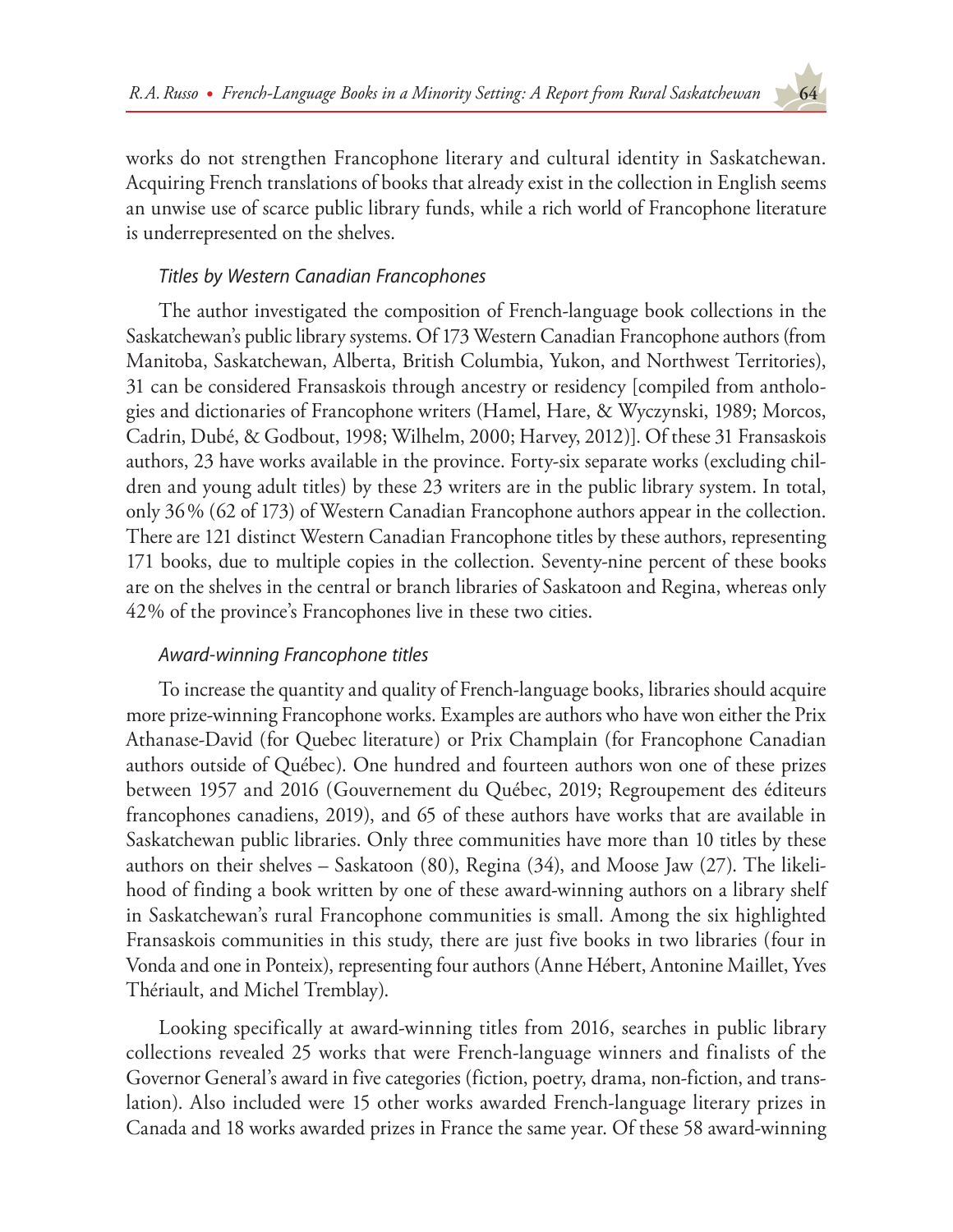titles from 2016, only 13 were in hard copy in Saskatchewan public libraries. None of these books were in branch libraries outside of Regina and Saskatoon (see Appendix A for prizes and award-winning titles).

# **Discussion and Recommendations**

This study shows that French-language books in the rural OLMCs of Saskatchewan are geographically mismatched with Francophone populations and fail to accurately display the vitality and diversity of Francophone literary cultures. In order for French-language books, and the public libraries that house them, to act as *agents* of Francophone identity formation and linguistic maintenance, they must be recognized as such. The Fransaskois community should consider the development of a *politique de la lecture et du livre* similar to the current process underway in the Franco-Ontarian community under the direction of the Association des auteurs et auteurs de l'Ontario français (Vachet, 2017). Though the proposed policy in Ontario focuses heavily on schools, a similar one in Saskatchewan could be designed to promote existing resources and strengthen partnerships with public libraries that serve Francophones across the province, especially in smaller municipalities where they represent a significant proportion of the population.

It may not be surprising that a provincial initiative would seek to promote its own literary culture, as is the case in the future Franco-Ontarian *politique de la lecture et du livre*. However, such a move in a minority setting restricts the potential power of other Francophone literary cultures to support Francophone identities in Canada's OLMCs. Therefore, such a policy in Saskatchewan must not limit itself to Fransaskois works. Emphasizing Fransaskois literary production is important to Saskatchewan's Francophone writers and readers, but developing Francophone literary culture in Saskatchewan requires a larger corpus of French-language titles targeting adults. Fransaskois literary output alone is too small to create such a reading culture. Even in Quebec, only about one third of titles in public libraries and bookstores are published in the province, with another third coming from France, and the remaining third being translations (Palladino, 2012). It is too much to ask Saskatchewan's Francophone community of fewer than 15,000 to shoulder the burden of creating and maintaining its own literary culture.

# *Public Libraries as Cultural Spaces in Francophone Minority Communities*

A *politique de la lecture et du livre* should establish public libraries as key cultural spaces in minority Francophone communities. Given the long and arduous struggle for Frenchlanguage education in Canada's Francophone minority communities, and the declining role of the Catholic Church in an increasingly secular country, schools have become important loci of Francophone identity and community action (Landry, Allard, & Deveau, 2011;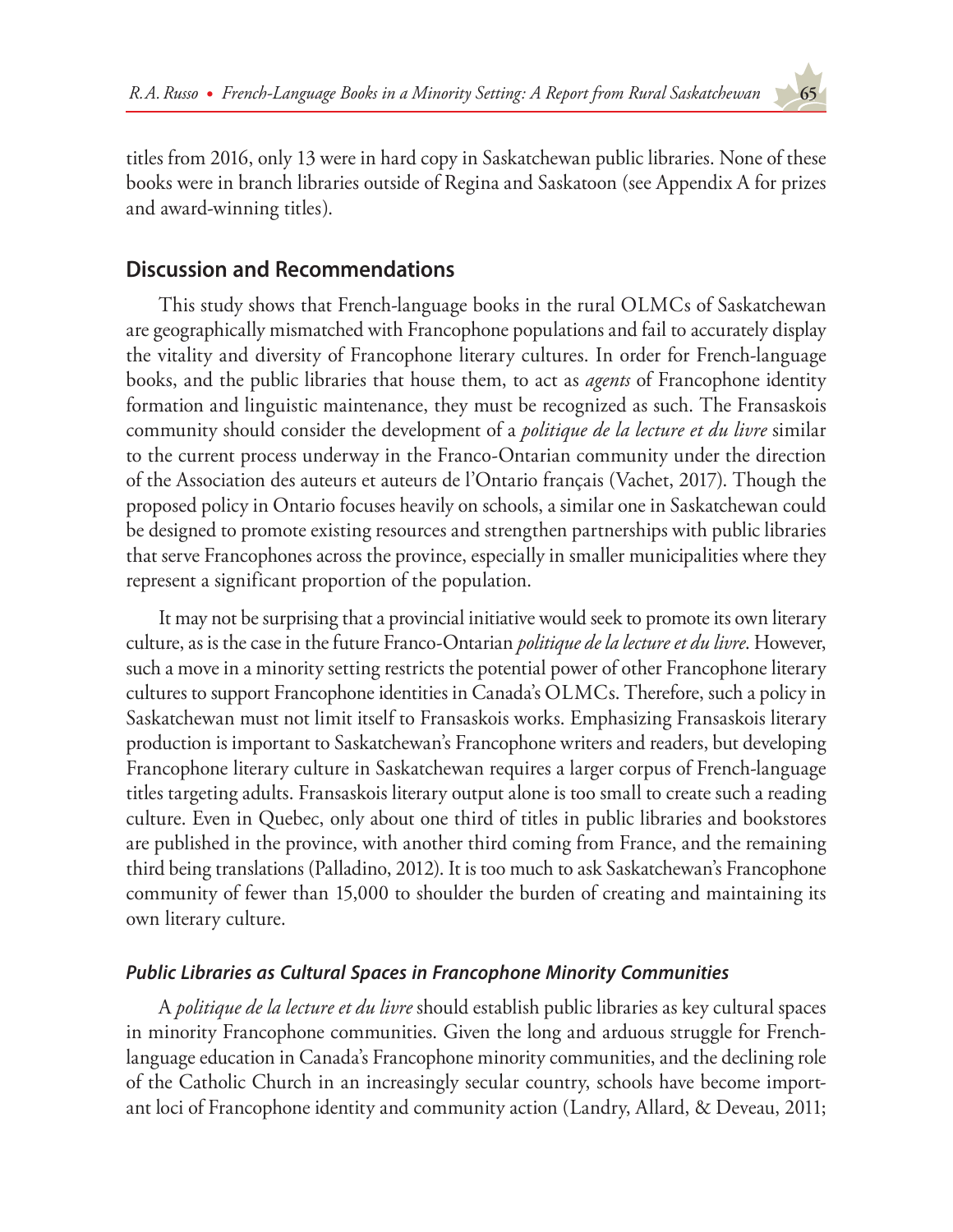Meunier, Wilkins-Laflamme, & Grenier, 2013). However, there is a danger in having primary and secondary schools serve as the *de facto* focus of language maintenance in OLMCs. Francophone schools serve only a minority of the community at any given time and engage individual Francophones for only a portion of their lifespans. Public libraries serve a community-building function by providing safe, intergenerational physical spaces and online environments for self-discovery, community gatherings, and offer various lifelong learning opportunities. Therefore, in Fransaskois communities, a library building is more than just a repository for housing a comprehensive French-language book collection. A public library should be as accessible as possible by having convenient operating hours and, in OLMCs, be clearly acknowledged as a space in the public realm where the French language is expected to be seen, read, and heard.

# *Collections Policies*

The author recommends that the Fransaskois community, in order to achieve full cultural benefits from their public libraries, have more engagement in the decision-making process of acquiring French-language books and other print/textual media, with a focus on providing resources for adults to encourage the lifelong maintenance of French-language use. Francophones can also join their public library boards to be more involved in local policy-making. It is also recommended that Saskatchewan's public library systems draft best practices for building and maintaining quality book collections that would benefit Fransaskois communities. For example, adopting the Province of Alberta's minimum guidelines of having 1.5 titles per capita (Alberta Municipal Affairs, 2010) would greatly benefit adult Francophone readers and French-language collections in these communities (see Table 4).

The findings of this study also show that award-winning French-language works that have captured the attention of Francophone readers in Canada and France are largely absent from the library shelves in rural Fransaskois communities. There should be a concerted effort by library workers to purchase bestselling, award-winning, and even short-listed books that appear in Franco-Canadian media outlets, ensuring they are available in Fransaskois community libraries.

# *E-books*

Francophone communities should be wary of the trend toward acquiring e-books. Though it may seem a strategic move in terms of serving a small, geographically-dispersed Francophone population, the current e-book acquisition model is not conducive to Fransaskois cultural maintenance or development. The author's analysis of the province's public library catalogue showed that 506 French-language titles for adult readers were added to library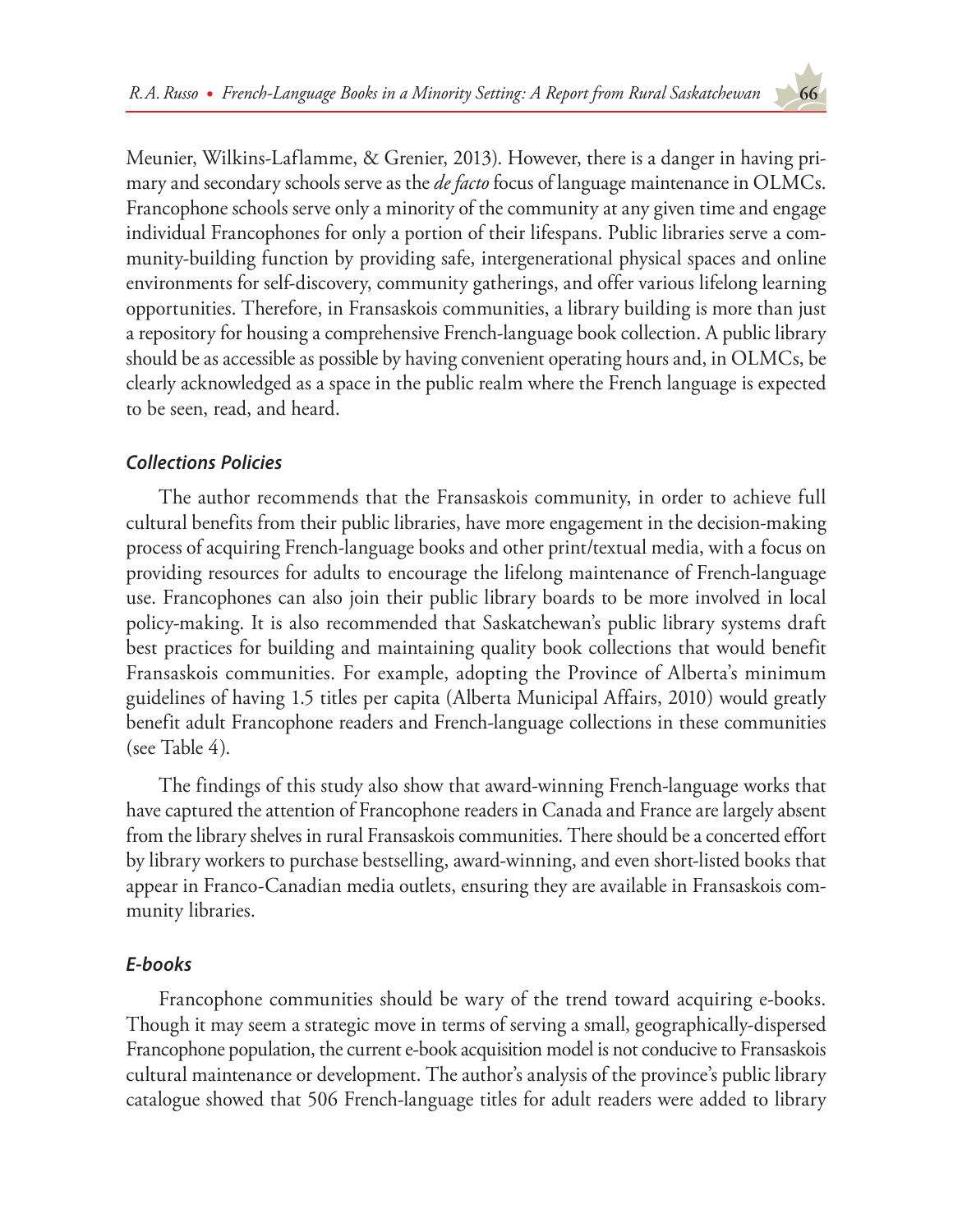collections in 2016. E-books, 92% of which were translations of English-language works (mostly from vanity presses), represented 281 of these titles, compared with 225 hard-copy titles in French, of which just 24% were translations. Of the 225 French-language titles in hard-copy, just one (a translation of Danielle Steel's *Ambitions*) was added to a branch library outside of Saskatoon or Regina. A follow-up analysis of the online catalogue in February 2019 revealed that most of the French-language e-book titles that were added to collections in 2016 were no longer in the catalogue. This example underscores the ephemeral nature of e-book collections.

| comparison of best practice to actual |            |           |     |                       |        |  |
|---------------------------------------|------------|-----------|-----|-----------------------|--------|--|
| <b>Community</b>                      | <b>POP</b> | <b>FR</b> | %FR | <b>Best Practice*</b> | Actual |  |
| <b>BDS</b>                            | 1500       | 395       | 26  | 397                   | 2      |  |
| <b>Debden</b>                         | 340        | 80        | 24  | 80                    | 3      |  |
| Gravelbourg                           | 1,515      | 335       | 22  | 337                   | $8**$  |  |
| Ponteix                               | 535        | 120       | 22  | 121                   | 14     |  |
| La Trinité                            | 1,015      | 155       | 15  | 156                   | 189    |  |
| <b>Zenon Park</b>                     | 195        | 65        | 33  | 65                    | N/A    |  |
| (w/Arborfield)                        | 815        | 100       | 12  | 101                   | 0      |  |

# **Table 4 Size of public library French-language book collection for adult readers: comparison of best practice to actual**

\* Best Practice = minimum 1.5 titles per capita, 2/3 of collection for adult readers [0.67(FR x 1.5), rounded]

\*\* Gravelbourg is home to Le Lien, which has over 42,000 titles in French; it is not part of the public library system in Saskatchewan, but it is a lending library with a collection available to the public. An analysis of its collection is not part of the study.

# **Conclusion**

Francophone culture in Saskatchewan will continue to operate within an Anglodominant environment. For public libraries to provide more meaningful spaces to support minority Francophone culture in the province, there *must* be larger and more diverse Frenchlanguage hard-copy book collections in Fransaskois communities. More French-language signage and a dedicated space within libraries to celebrate Fransaskois culture can complement books. French-language reading clubs for various age groups, library programming, and other literary activities can help extend the domain of the French language from the private sphere and into the public sphere of OLMCs. Some of these initiatives and activities exist in public libraries in Francophone minority settings elsewhere in Canada, but in Saskatchewan they are scarce.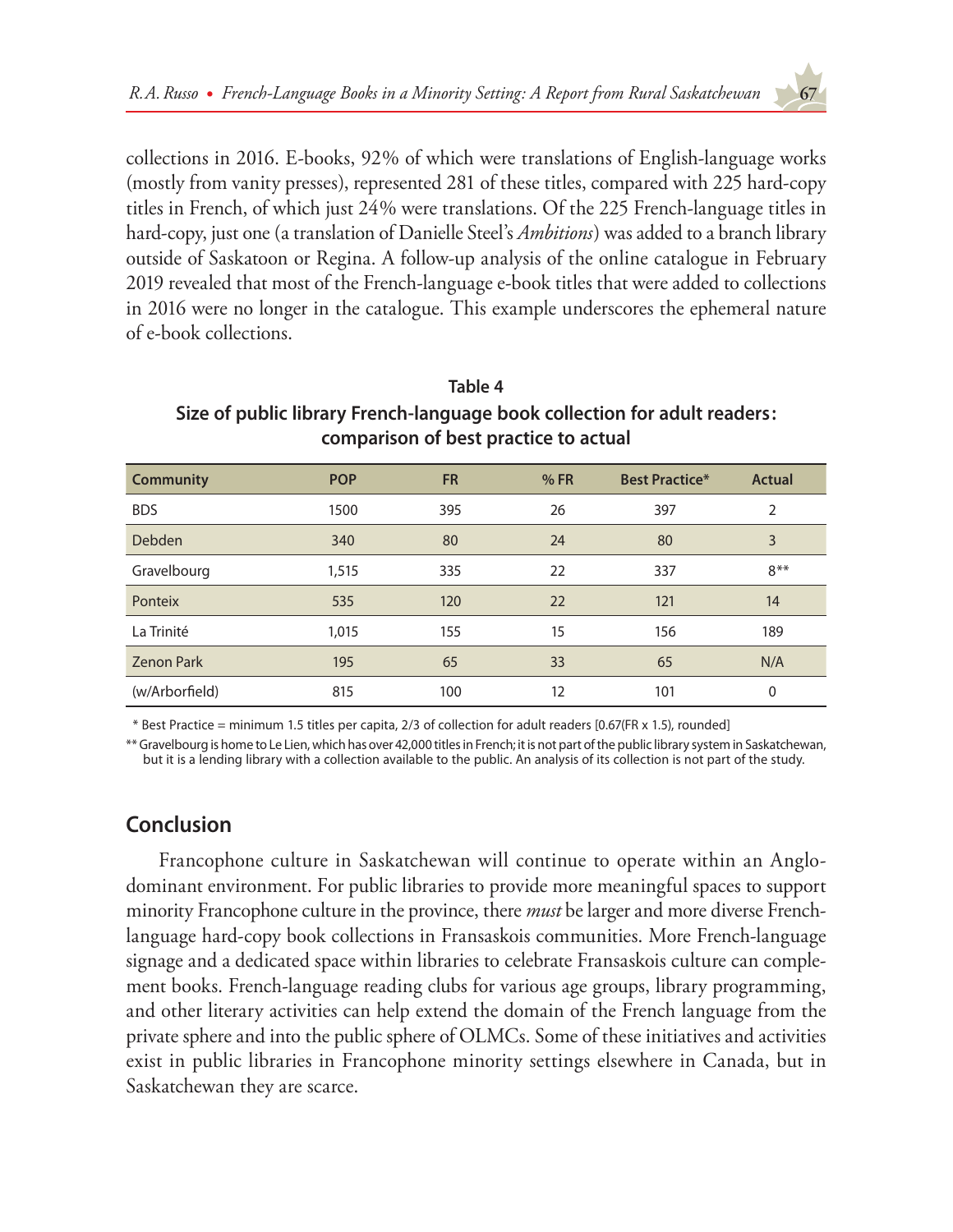To realize the potential of public libraries as a source of cultural vitality in Fransaskois communities, stakeholders such as the Conseil culturel fransaskois and regional Fransaskois associations should work with Saskatchewan public libraries to develop vibrant Frenchlanguage book collections. Fransaskois communities can more strongly advocate to have their tax-supported public libraries better support Francophone linguistic and cultural maintenance through the lifelong learning and leisure opportunities available from books.

# **Appendix A Availability of 2016 French-language prize-winning titles in Saskatchewan public library collections as of December 2017**

No titles were present in the rural Fransaskois communities included in this study.

| <b>CANADA</b>                                                    |                                         |                                            |                                        |  |  |  |
|------------------------------------------------------------------|-----------------------------------------|--------------------------------------------|----------------------------------------|--|--|--|
| <b>Prize</b>                                                     | <b>Author</b>                           | <b>Title</b>                               | <b>Library Collection</b>              |  |  |  |
| <b>Governor-General Awards</b><br><b>Winners &amp; Finalists</b> |                                         |                                            |                                        |  |  |  |
| <b>Fiction</b>                                                   | Barbeau-Lavalette, Anaïs                | La femme qui fuit                          | CAÉB*, Regina**,<br>Sask./Cliff Wright |  |  |  |
|                                                                  | Corriveau, Hugues                       | Les enfants de Liverpool                   | CAÉB                                   |  |  |  |
|                                                                  | <b>Blanc dehors</b><br>Delvaux, Martine |                                            | CAÉB, Regina                           |  |  |  |
|                                                                  | Fortier, Dominique                      | Au péril de la mer                         | CAÉB, Regina, Saskatoon                |  |  |  |
|                                                                  | Grenier, Daniel                         | L'année la plus longue                     | CAÉB, Regina                           |  |  |  |
| <b>Poetry</b>                                                    | Bouchard, Louise                        | Personne et le soleil                      | CAÉB                                   |  |  |  |
|                                                                  | de Bellefeuille, Normand                | Le poème est une maison<br>de bord de mer  | $\Omega$                               |  |  |  |
|                                                                  | Dumas, Antoine                          | Au monde. Inventaire                       | CAÉB                                   |  |  |  |
|                                                                  | Nepveu, Pierre                          | La dureté des matières<br>et de l'eau      | 0                                      |  |  |  |
|                                                                  | Saint-Éloi, Rodney                      | Je suis la fille<br>du baobab brûlé        | $\overline{0}$                         |  |  |  |
| <b>Drama</b>                                                     | Bouchard, Hervé                         | Le faux pas de l'actrice<br>dans sa traîne | $\mathbf{0}$                           |  |  |  |
|                                                                  | <b>Bouchard, Michel Marc</b>            | La divine illusion                         | $\overline{0}$                         |  |  |  |
|                                                                  | David, Sébastian                        | Les hauts-parleurs                         | $\mathbf{0}$                           |  |  |  |
|                                                                  | Kemeid, Olivier                         | Five kings: l'histoire<br>de notre chute   | $\overline{0}$                         |  |  |  |
|                                                                  | Mouawad, Wajdi                          | <i>Inflammation</i><br>du verbe vivre      | CAÉB, Saskatoon                        |  |  |  |

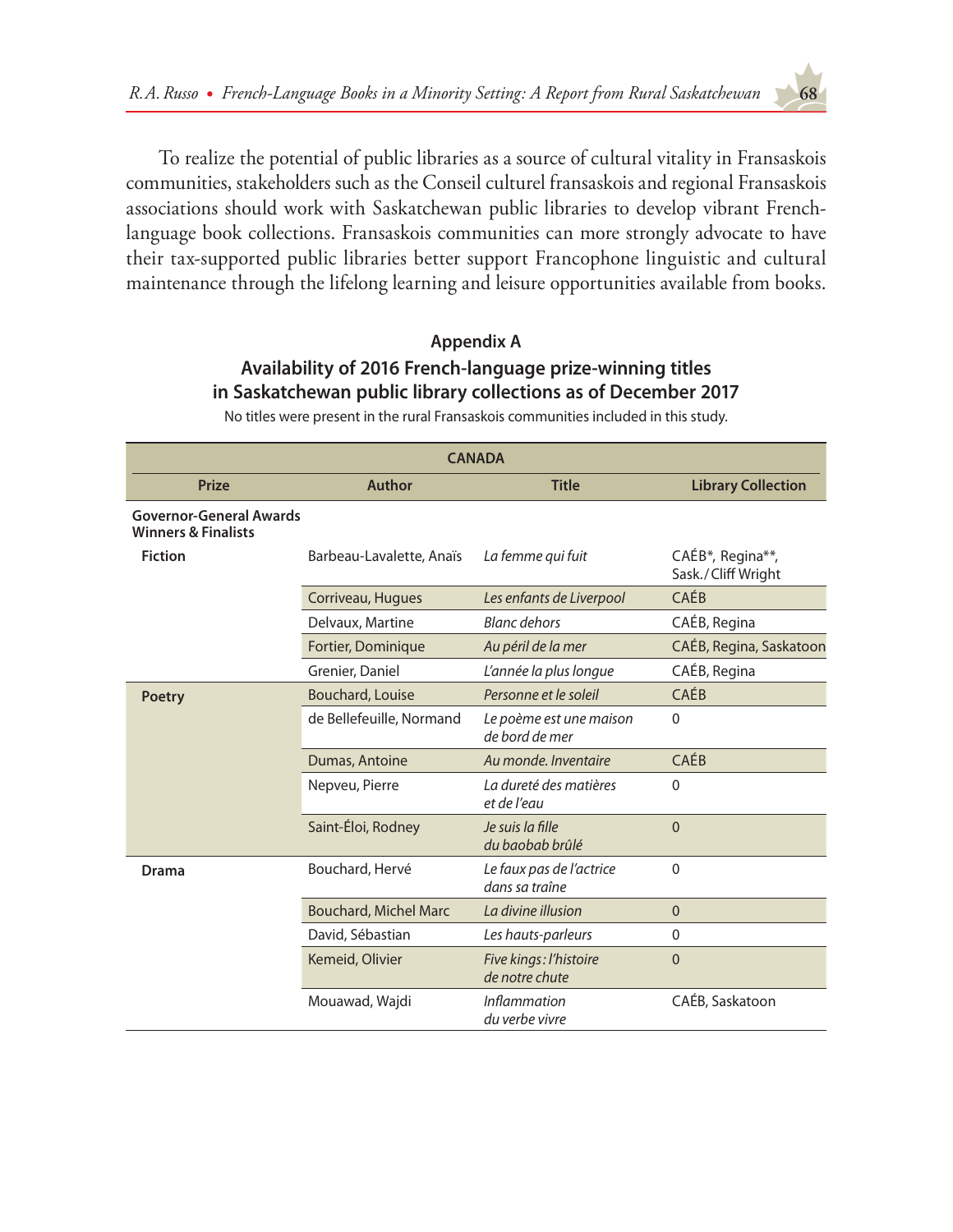| <b>Governor-General Awards</b>                                 |                                                               |                                                 |                                     |  |  |
|----------------------------------------------------------------|---------------------------------------------------------------|-------------------------------------------------|-------------------------------------|--|--|
| <b>Winners &amp; Finalists</b>                                 |                                                               |                                                 |                                     |  |  |
| <b>Non-fiction</b>                                             | Habib, André                                                  | La main gauche<br>de Jean-Pierre Léaud          | 0                                   |  |  |
|                                                                | Morin, Michel                                                 | Être et ne pas être                             | CAÉB                                |  |  |
|                                                                | Rivard, Yvon                                                  | Exercises d'amitié                              | $\overline{0}$                      |  |  |
|                                                                | Viau, Roland                                                  | Amerindia: essais<br>d'ethnohistoire autochtone | Saskatoon                           |  |  |
|                                                                | Warren, Louise                                                | La vie flottante                                | $\mathbf{0}$                        |  |  |
| <b>Translations</b>                                            | Martel, Yann<br>(tr. Christopher Bernard)                     | Les hautes montagnes<br>du Portugal             | CAÉB, Regina,<br>Sask./Alice Turner |  |  |
|                                                                | Daschuk, James W.<br>(tr. Catherine Ego)                      | La destruction<br>des Indiens des plaines       | CAÉB                                |  |  |
|                                                                | Saul, John<br>(tr. Daniel Poliquin)                           | Le grand retour:<br>le réveil autochtone        | $\boldsymbol{0}$                    |  |  |
|                                                                | Richler, Mordecai<br>(tr. Lori Saint-Martin<br>et Paul Gagné) | Joshua                                          | CAÉB                                |  |  |
|                                                                | Apostolides, Marianne<br>(tr. Madeleine Stratford)            | Elle nage                                       | CAÉB                                |  |  |
| <b>Prix Champlain</b>                                          | LeBlanc, Georgette                                            | Le grand feu                                    | $\overline{0}$                      |  |  |
| Prix des écrivains                                             | Ménard, David                                                 | <b>Neuvaines</b>                                | $\mathbf 0$                         |  |  |
| francophones<br>d'Amérique                                     | Bérubé, Sébastien                                             | Sous la boucane du moulin                       | $\overline{0}$                      |  |  |
| <b>Prix France-Acadie</b>                                      | Comeau, Phil et al.                                           | L'Acadie hier et aujourd'hui                    | $\mathbf{0}$                        |  |  |
| <b>Prix Hubert-Reeves</b>                                      | Mathieu, André<br>et Moana Lebel                              | L'art d'imiter la nature                        | $\mathbf 0$                         |  |  |
| <b>Prix Arthur Ellis</b>                                       | Lemieux, Jean                                                 | Le mauvais côté des choses                      | $\overline{0}$                      |  |  |
| Prix du livre d'Ottawa                                         | Landry, Pierre-Luc                                            | Les corps extraterrestrials                     | 0                                   |  |  |
| Prix littéraire Le Droit                                       | Castéran, Nicole                                              | Pour l'œil du diable                            | 0                                   |  |  |
| <b>Prix Rina-Lasnier</b>                                       | Blais, Mathieu                                                | Notre présomption<br>d'innocence                | $\boldsymbol{0}$                    |  |  |
| <b>Prix Nelligan</b>                                           | Lamy, Jonathan                                                | La vie sauve                                    | $\mathbf 0$                         |  |  |
| Prix France-Québec                                             | Barbeau-Lavalette, Anaïs                                      | La femme qui fuit                               | CAÉB, Regina,<br>Sask./Cliff Wright |  |  |
| Prix Robert Cliché                                             | Charbonneau-Demers,<br>Antoine                                | Coco                                            | CAÉB                                |  |  |
| <b>Prix littéraire Antonine</b><br><b>Maillet - Acadie Vie</b> | Dugas, Daniel                                                 | L'Esprit du temps                               | $\boldsymbol{0}$                    |  |  |
| <b>Prix Trillium</b>                                           | Kaye, Véronique-Marie                                         | <b>Marjorie Chalifoux</b>                       | Regina                              |  |  |
| <b>Prix Victor Barbeau</b>                                     | Daunais, Isabelle                                             | Le roman sans aventure                          | CAÉB                                |  |  |
| <b>Prix Alain Grandbois</b>                                    | Lessard, Rosalie                                              | L'observatoire                                  | $\pmb{0}$                           |  |  |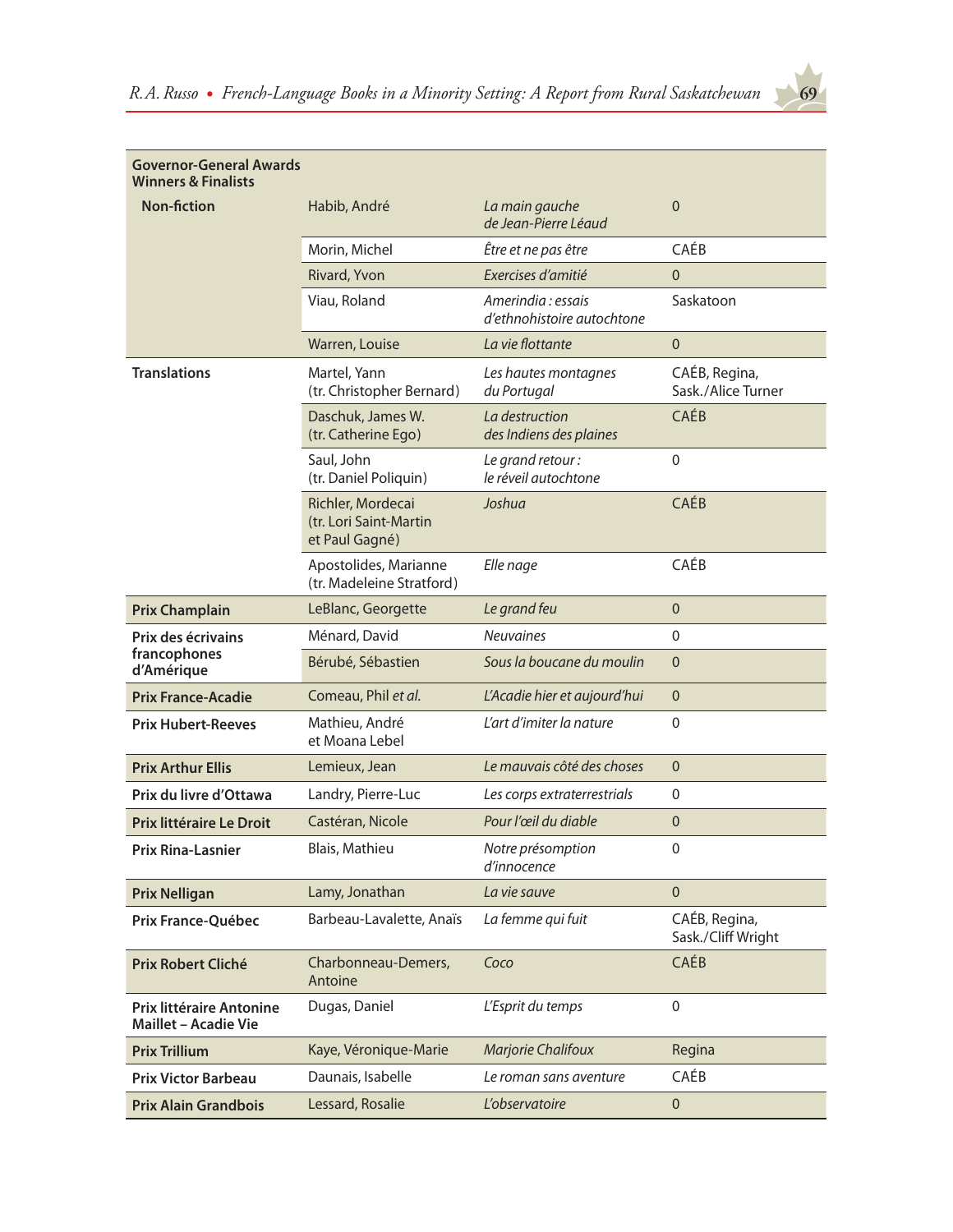| <b>FRANCE</b>                                |                                               |                                  |                           |  |  |  |
|----------------------------------------------|-----------------------------------------------|----------------------------------|---------------------------|--|--|--|
|                                              | <b>Title</b><br><b>Prize</b><br><b>Author</b> |                                  |                           |  |  |  |
|                                              |                                               |                                  | <b>Library Collection</b> |  |  |  |
| <b>Prix Goncourt</b>                         | Slimani, Leila                                | Chanson douce                    | CAÉB, Saskatoon           |  |  |  |
|                                              | Forest, Philippe                              | Aragon                           | $\mathbf 0$               |  |  |  |
|                                              | Lafon, Marie-Hélène                           | <b>Histoires</b>                 | $\Omega$                  |  |  |  |
|                                              | Andras, Joseph                                | Des nos frères blessés           | $\mathbf 0$               |  |  |  |
| <b>Prix Renaudot</b>                         | Reza, Yasmina                                 | <b>Babylone</b>                  | CAÉB                      |  |  |  |
|                                              | Blonde, Didier                                | Leïlah Mahi 1932                 | $\mathbf{0}$              |  |  |  |
|                                              | Janicot, Stéphanie                            | La mémoire du monde              | $\Omega$                  |  |  |  |
| <b>Grand Prix de</b><br>l'Académie française | Clermont-Tonnerre,<br>Adélaïde de             | Le derniers des nôtres           | CAÉB                      |  |  |  |
| Prix Décembre                                | Bottière, Alain                               | Comment Baptiste est mort        | $\overline{0}$            |  |  |  |
| Prix de Flore                                | Yargekov, Nina                                | Double Nationalité               | $\mathbf{0}$              |  |  |  |
| <b>Prix des Deux Magots</b>                  | Adrian, Pierre                                | La piste Pasolini                | $\mathbf{0}$              |  |  |  |
| <b>Prix Femina</b>                           | Malte, Marcus                                 | Le garçon                        | CAÉB, Regina, Saskatoon   |  |  |  |
| Prix Fénéon                                  | Boncenne, Colombe                             | Comme neige                      | $\mathbf{0}$              |  |  |  |
| <b>Prix roman Fnac</b>                       | Faye, Gaël                                    | Petit pays                       | CAÉB, Saskatoon           |  |  |  |
| Prix Interallié                              | Joncour, Serge                                | Repose-toi sur moi               | CAÉB, Saskatoon           |  |  |  |
| <b>Prix Valery Larbaud</b>                   | Kaddour, Hédi                                 | Les prépondérants                | CAÉB                      |  |  |  |
| <b>Prix Médicis</b>                          | Jablonka, Ivan                                | Laëtitia ou la fin<br>des hommes | <b>CAÉB</b>               |  |  |  |
|                                              | Henric, Jacques                               | Boxe                             | 0                         |  |  |  |

\* CAÉB, 2018 (Centre d'accès équitable aux bibliothèques : services de bibliothèque publique pour les Canadiens incapables de lire les imprimés). These titles appear in Saskatchewan's online library catalogue, but are limited-access, available only to registered patrons with proof of disability. These are not hard-copy books found in libraries.

\*\* Regina and Saskatoon indicate the central libraries. Branch libraries in Saskatoon are indicated in three instances.

# **References**

- Administrators of Rural and Urban Public Libraries of Ontario (2017). *Guidelines for rural/ urban public library systems, 3rd edition.* Online: [http://aruplo.weebly.com/uploads/2/8/3/7/2837807/](http://aruplo.weebly.com/uploads/2/8/3/7/2837807/aruplo_guidelines_3rd_edition.pdf) [aruplo\\_guidelines\\_3rd\\_edition.pdf](http://aruplo.weebly.com/uploads/2/8/3/7/2837807/aruplo_guidelines_3rd_edition.pdf)
- Alberta Municipal Affairs (2010). *Standards & best practices for public libraries in Alberta*. Online: <http://www.municipalaffairs.alberta.ca/documents/libraries/standardsbestpractic97652.pdf>

Anderson, Alan B. (2013). *Settling Saskatchewan*. Regina: University of Regina Press.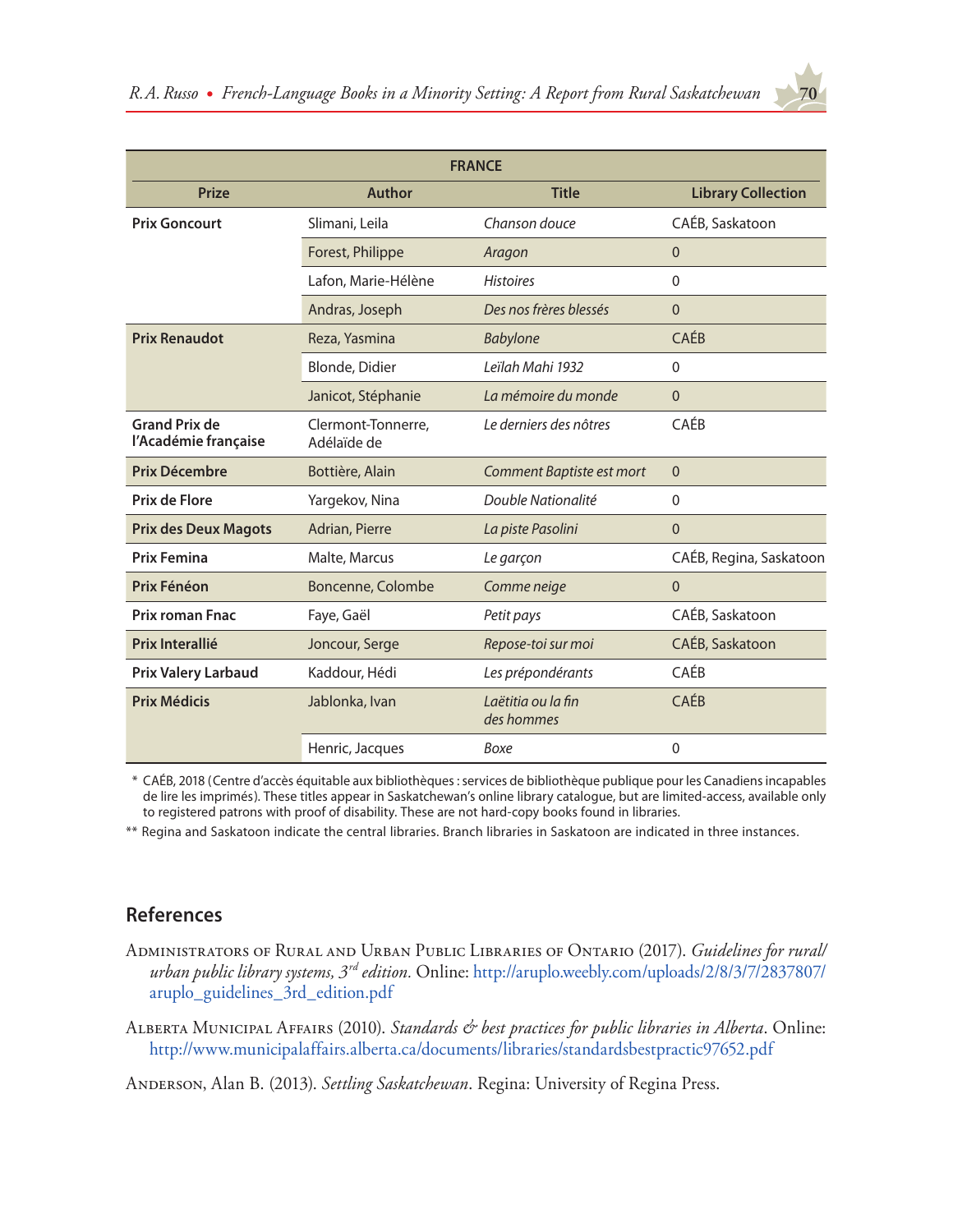

- Assemblée communautaire fransaskoise (ACF) (2008). *De la minorité à la citoyenneté* (Rapport finale de la Commission sur l'inclusion). Online: [http://www.fransaskois.sk.ca/uploads/files/gene](http://www.fransaskois.sk.ca/uploads/files/general/23/de-la-minorit-la-citoyennet.pdf)[ral/23/de-la-minorit-la-citoyennet.pdf](http://www.fransaskois.sk.ca/uploads/files/general/23/de-la-minorit-la-citoyennet.pdf)
- Bouchard-Coulombe, Camille, Jean-François LEPAGE, and Brigitte CHAVEZ (2011). *Portrait of official-language minorities in Canada: Francophones in Saskatchewan.* Online: [https://www150.](https://www150.statcan.gc.ca/n1/en/pub/89-642-x/89-642-x2011006-eng.pdf?st=azydQzEW) [statcan.gc.ca/n1/en/pub/89-642-x/89-642-x2011006-eng.pdf?st=azydQzEW](https://www150.statcan.gc.ca/n1/en/pub/89-642-x/89-642-x2011006-eng.pdf?st=azydQzEW)
- Breton, Raymond (1964). "Institutional completeness of ethnic communities and the personal relations of immigrants," *American Journal of Sociology*, 70(2): 193-205.
- Centre d'accèss équitable aux bibliothèques (CAÉB) (2018). Online: [http://iguana.celalibrary.](http://iguana.celalibrary.ca/iguana/www.main.cls?surl=CELA-Home&theme=celadefault&lang=fre) [ca/iguana/www.main.cls?surl=CELA-Home&theme=celadefault&lang=fre](http://iguana.celalibrary.ca/iguana/www.main.cls?surl=CELA-Home&theme=celadefault&lang=fre)
- Collège Mathieu (2018a). Le Lien: Services. Online: [https://www.collegemathieu.sk.ca/info/ser](https://www.collegemathieu.sk.ca/info/services-1.html)[vices-1.html](https://www.collegemathieu.sk.ca/info/services-1.html)
- Collège Mathieu (2018b). Le Lien: Commande: Biblionet. Online: <http://207.195.6.154:8000>
- Dubois, Janique (2017). "The Fransaskois' journey from survival to empowerment through governance," *Canadian Political Science Review*, 11(1): 37-60.
- Gilbert, Anne (Ed.) (2010). *Territoires francophones: études géographiques sur la vitalité des communautés francophones du Canada*. Québec: Les éditions du Septentrion.
- Gouvernement du Québec (2019). Les prix du Québec Récipiendaires du prix Athanase-David. Online: [http://www.prixduquebec.gouv.qc.ca/recherche/listelaureat.](http://www.prixduquebec.gouv.qc.ca/recherche/listelaureat.php?prix=Athanase-David&ordre=nomLaureat) [php?prix=Athanase-David&ordre=nomLaureat](http://www.prixduquebec.gouv.qc.ca/recherche/listelaureat.php?prix=Athanase-David&ordre=nomLaureat)
- Government of Saskatchewan (2018). About the Saskatchewan municipal system. Online: [https://](https://www.saskatchewan.ca/government/government-structure/local-federal-and-other-governments/your-local-government/about-the-saskatchewan-municipal-system) [www.saskatchewan.ca/government/government-structure/local-federal-and-other-governments/](https://www.saskatchewan.ca/government/government-structure/local-federal-and-other-governments/your-local-government/about-the-saskatchewan-municipal-system) [your-local-government/about-the-saskatchewan-municipal-system](https://www.saskatchewan.ca/government/government-structure/local-federal-and-other-governments/your-local-government/about-the-saskatchewan-municipal-system)
- Government Of Saskatchewan, Francophone Affairs Branch (FAB) (2018). Online: [https://www.](https://www.saskatchewan.ca/government/government-structure/executive-council-and-office-of-the-premier/francophone-affairs-branch) [saskatchewan.ca/government/government-structure/executive-council-and-office-of-the-premier/](https://www.saskatchewan.ca/government/government-structure/executive-council-and-office-of-the-premier/francophone-affairs-branch) [francophone-affairs-branch](https://www.saskatchewan.ca/government/government-structure/executive-council-and-office-of-the-premier/francophone-affairs-branch)
- Hamel, Reginald, John Hare, and Paul Wyczynski (1989). *Dictionnaire des auteurs de langue française en Amérique du Nord*, Montreal: Fides.
- Harvey, Carol J. (Ed.) (2012). *Paroles francophones de l'Ouest et du Nord canadiens*, Winnipeg: Presses universitaires de Saint-Boniface.
- Kerr, Don (2005). *A book in every hand: Public libraries in Saskatchewan*. Regina: Coteau Books.
- Landry, Rodrigue (Ed.) (2014). *La vie dans une langue officielle minoritaire au Canada*. Québec: Presses de l'Université Laval.
- LANDRY, Rodrigue, Réal ALLARD, and Kenneth DEVEAU (2010). École et autonomie culturelle : Enquête *pancanadienne en milieu scolaire francophone minoritaire*, Ottawa: Patrimoine canadien.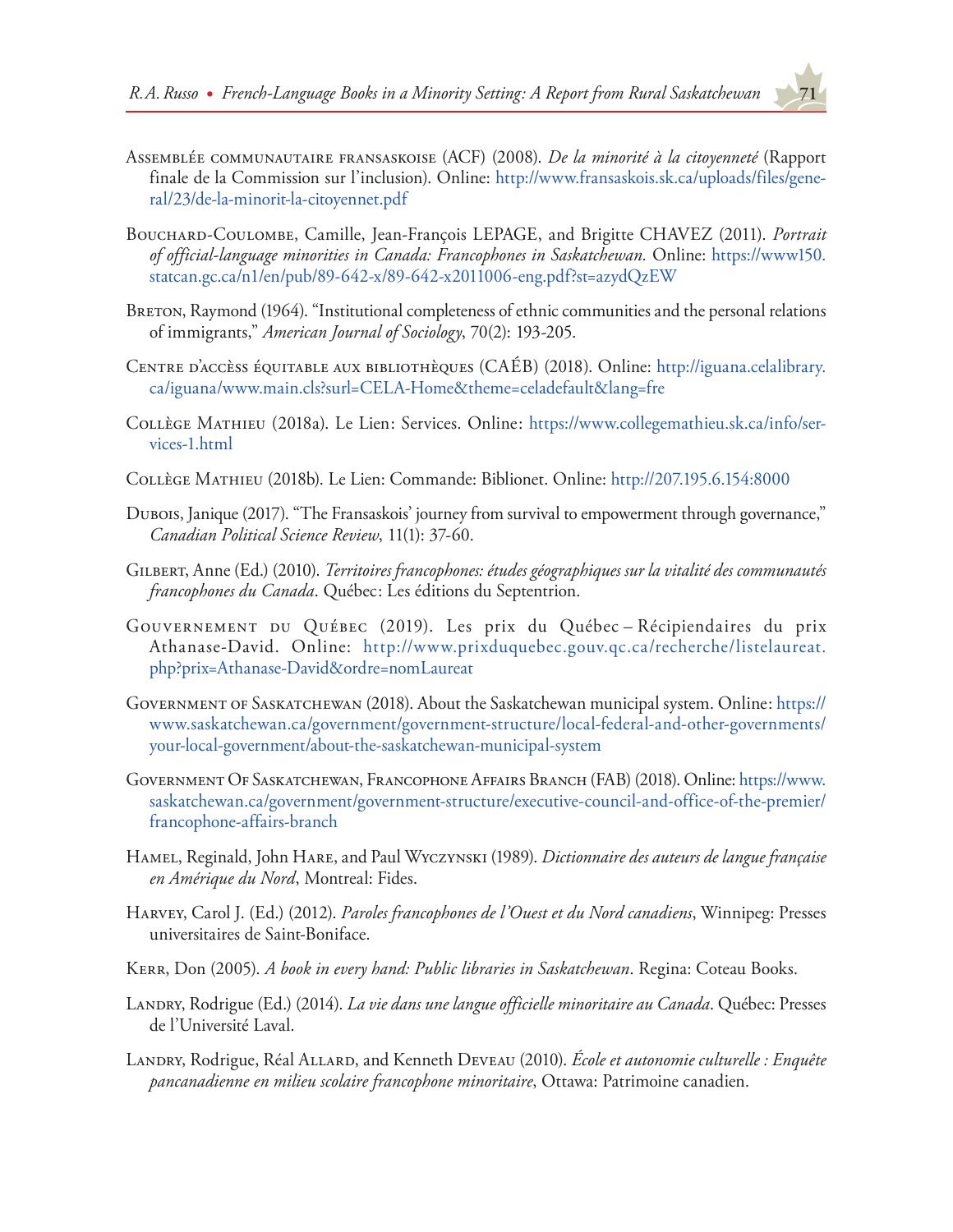- LANDRY, Rodrigue, Anne GILBERT, and Eric Forgues (Eds.) (automne 2005). *La vitalité des communautés francophones du Canada*. Francophonies d'Amériques, 20.
- Lapointe, Richard, and Lucille Tessier (1986). *The Francophones of Saskatchewan: A history*. Regina, La Société historique de la Saskatchewan/University of Regina.
- Le LIEN (Centre fransaskois de ressources culturelles et pédagogiques) (2018). Foire aux questions. Collège Mathieu, Gravelbourg, Saskatchewan. Online: [https://www.collegemathieu.sk.ca/faqs/](https://www.collegemathieu.sk.ca/faqs/foire-aux-questions.html) [foire-aux-questions.html](https://www.collegemathieu.sk.ca/faqs/foire-aux-questions.html)
- Meunier, E-Martin, Sarah Wlkins-Laflamme, and Véronique Grenier (2013). « La langue gardienne de la religion/La religion gardienne de la langue? Note sur la permanence et la recomposition du catholicisme au Québec et dans la francophonie canadienne. » *Francophonies d'Amérique*, 36 : 13-40.
- Morcos, Gamila, Giles Cadrin, Paul Dubé, and Laurent Godbout (1998). *Dictionnaire des artistes et des auteurs francophones de l'Ouest Canadien*, Québec: Presses de l'Université Laval.
- Office of the Commissioner of Official Languages of Canada (OCOL) (2017). Infographics on Canada's official languages. Online: http://www.ocol-clo.gc.ca/en/ statistics/infographics
- Palladino, Luca (2012). "How to create a book culture: Quebec publishing 2012," *Publishers Weekly*, 259(38): 4-9.
- Pilote, Annie, and Jo-Anni Joncas (2016). "La construction identitaire linguistique et culturelle durant un programme universitaire d'éducation en français en milieu minoritaire," *Linguistic Minorities and Society/Minorités linguistiques et société*, 7:142-169.
- Regroupement des éditeurs franco-canadiens (REFC) (2019). Prix Champlain. Online: [https://](https://refc.ca/initiatives/prix-champlain) [refc.ca/initiatives/prix-champlain](https://refc.ca/initiatives/prix-champlain)
- Robineau, Anne, Christophe Traisnel, Éric Forgues, Josée Guignard Noël, and Rodrigue Landry (2010). *La Francophonie boréale : la vitalité des communautés francophones dans les territoires*. Moncton: Canadian Institute for Research on Linguistic Minorities/ Institut canadien de recherche sur les minorités linguistiques, Université de Moncton. Online: [https://www.icrml.ca/fr/recherches-et-publications/publications-de-l-icrml/](https://www.icrml.ca/fr/recherches-et-publications/publications-de-l-icrml/item/8436-la-francophonie-boreale-la-vitalite-des-communautes-francophones-dans-les-territoires) [item/8436-la-francophonie-boreale-la-vitalite-des-communautes-francophones-dans-les-territoires](https://www.icrml.ca/fr/recherches-et-publications/publications-de-l-icrml/item/8436-la-francophonie-boreale-la-vitalite-des-communautes-francophones-dans-les-territoires)
- Saskatchewan Information Library Services Consortium (SILS) (2017). Members. Online: <https://www.sasklibraries.ca/members.html>
- Shires, J. Michael (2017). "The Saskatchewan spring of 2017: 34 days that shook the province and led to the provincial government reinstating funding to public libraries," *Partnership: The Canadian Journal of Library and Information Practice and Research*, 12(2): 1-14.
- Spry, Irene M. (1985). "The Métis and Mixed Bloods of Rupert's Land before 1870." In J. Peterson and J.S.H. Brown (Eds.), *The new peoples: Being and becoming Métis in North America* (pp. 95-118). Winnipeg: The University of Manitoba Press.
- Statistics Canada (2017). Census profile, 2016 Census. Online: [https://www12.statcan.gc.ca/census](https://www12.statcan.gc.ca/census-recensement/2016/dp-pd/prof/index.cfm?Lang=E)[recensement/2016/dp-pd/prof/index.cfm?Lang=E](https://www12.statcan.gc.ca/census-recensement/2016/dp-pd/prof/index.cfm?Lang=E)